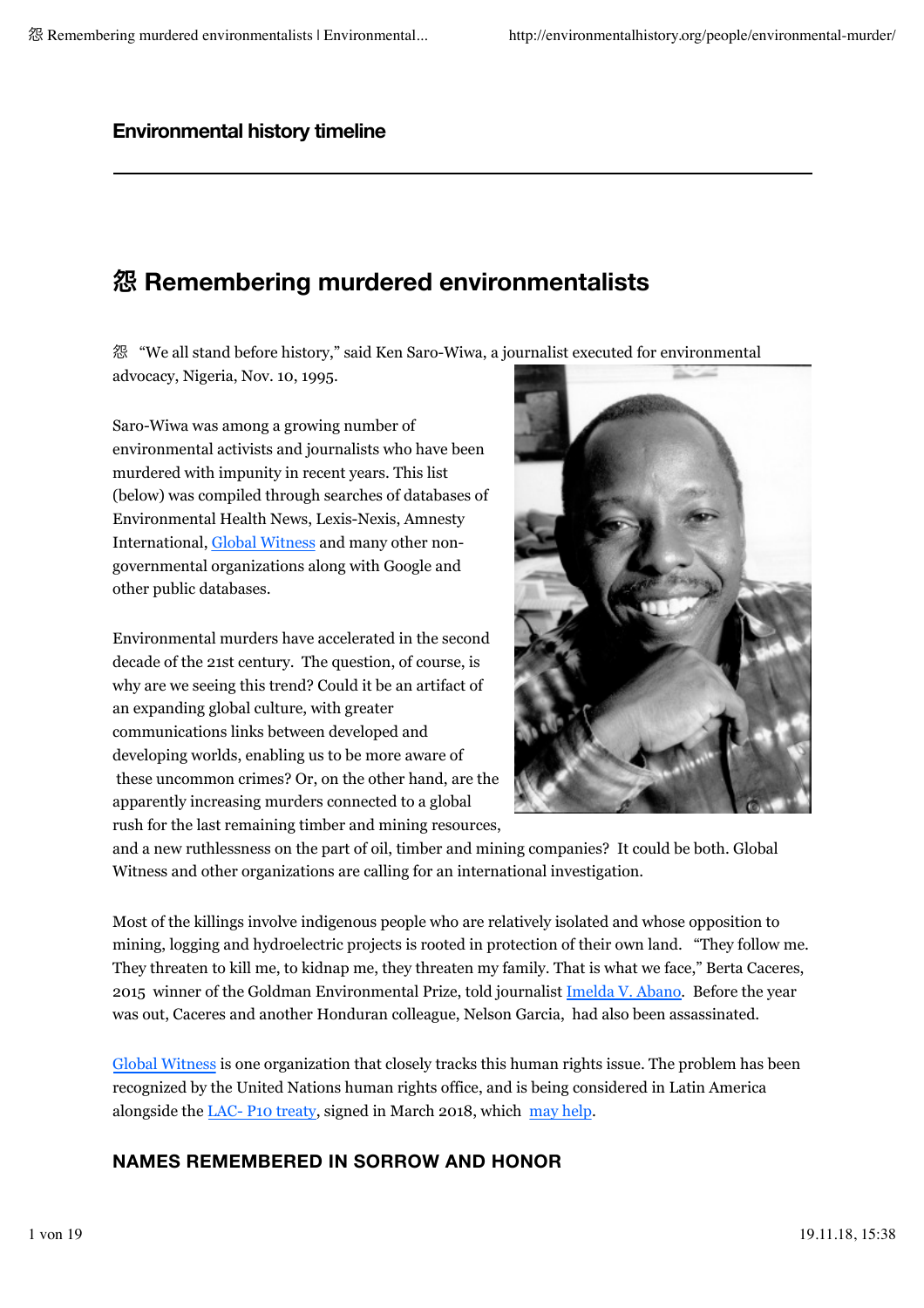- Ajit Maneshwar Naik, July 27, India. The 57-year-old environmental activist fought against the construction of new dams on the Kali River in the state of Karnataka in India
- Two activists killed, Gambia, June 18, during protest against sand mining.
- Manuel Gaspar Rodríguez, 14 May, Cuetzalan, Puebla state, Mexico. He was an indigenous environmental rights defender who opposed construction of a high-voltage power line.
- Luis Alberto Torres Montoya, and Duvián Andrés Correa Sánchez, killed 8 May, Columbia. They were members of the Antioquia Ríos Vivos Movement, according to Amnesty International.
- Hugo Albeiro George Pérez, May 2, Colombia, member of the Antioquia Ríos Vivos Movement, according to Amnesty International.
- Yolanda Maturana, Feb. 1, Colombia, shot by masked assailants, defender of wildlife, forests and natural resources. "Violence against social, human and environmental activists has skyrocketed since the evacuation of guerilla groups from rural sectors," said a Telesur article. "Paramilitaries have filled the void where former rebel groups once held sway and assault and murder have become almost daily occurrences."
- Kavous Seyed Emami, Feb. 9, Iran, hung in prison cell two weeks after arrest. Emami was cofounder of the Persian Wildlife Heritage Foundation.
- Esmond Braily Martin, Feb. 4, Kenya Noted investigator of illegal ivory trade, found stabbed. Martin worked with Wayne Lotter, killed in Aug. 2017.

- Hernán Bedoya, December, Colombia. The land rights activist was riding home on his horse last December when he was shot 14 times and killed.
- Pieter van Eeden, Oct. 29, defender of wildlife, killed in Kempton Park, South Africa.
- Efigenia Vásquez, Oct. 8, Colombia. A radio and video journalist from the Kokonuko community who was shot during a protest "to liberate Mother Earth." One of 28 Colombian environmental killings in 2017 and 37 in 2016.
- Ruben Arzaga, September, Phillipines, shot in the head as he tried to talk with illegal loggers on Palawan island, a popular tourist destination. According to the Straits Times, Arzaga belonged to the Palawan NGO Network Inc (PNNI), a non-profit group made up of so-called para enforcers that uses a citizen's arrest law to confiscate equipment that is being used to destroy the island's environment. Arzaga was the 12th member of the group murdered since 2001.
- Wayne Lotter, director of the PAMS elephant conservation foundation, killed by two gunmen in Tanzania, Aug. 15. Also see this Guardian story.
- Five farmers from Madhya Pradesh, India, killed by police on June 6 during a protest over agricultural problems.
- Carlos Maaz Coc, May 27, Guatemalan fisherman protesting the Fenix nickel mine in El Estor.
- Mohammed Khadim Zain al-Din, Bharain, May 23, killed during protests by national security forces.
- Aysin and Ali Ulvi Büyüknohutçu, May 11, southern Turkey, killed while trying to defend a forest from a mining company. Also see The Ecologist July 7, 2017.
- Niranjan, Vimlesh, and Uday Yadav, May 19, India Three family members killed by guns at point blank range by miners taking sand from a river near Jatpura, Jharkhand, India.
- Daniel Felix Castro, May 9, Colombia, killed during a minga (a traditional non-violent protest).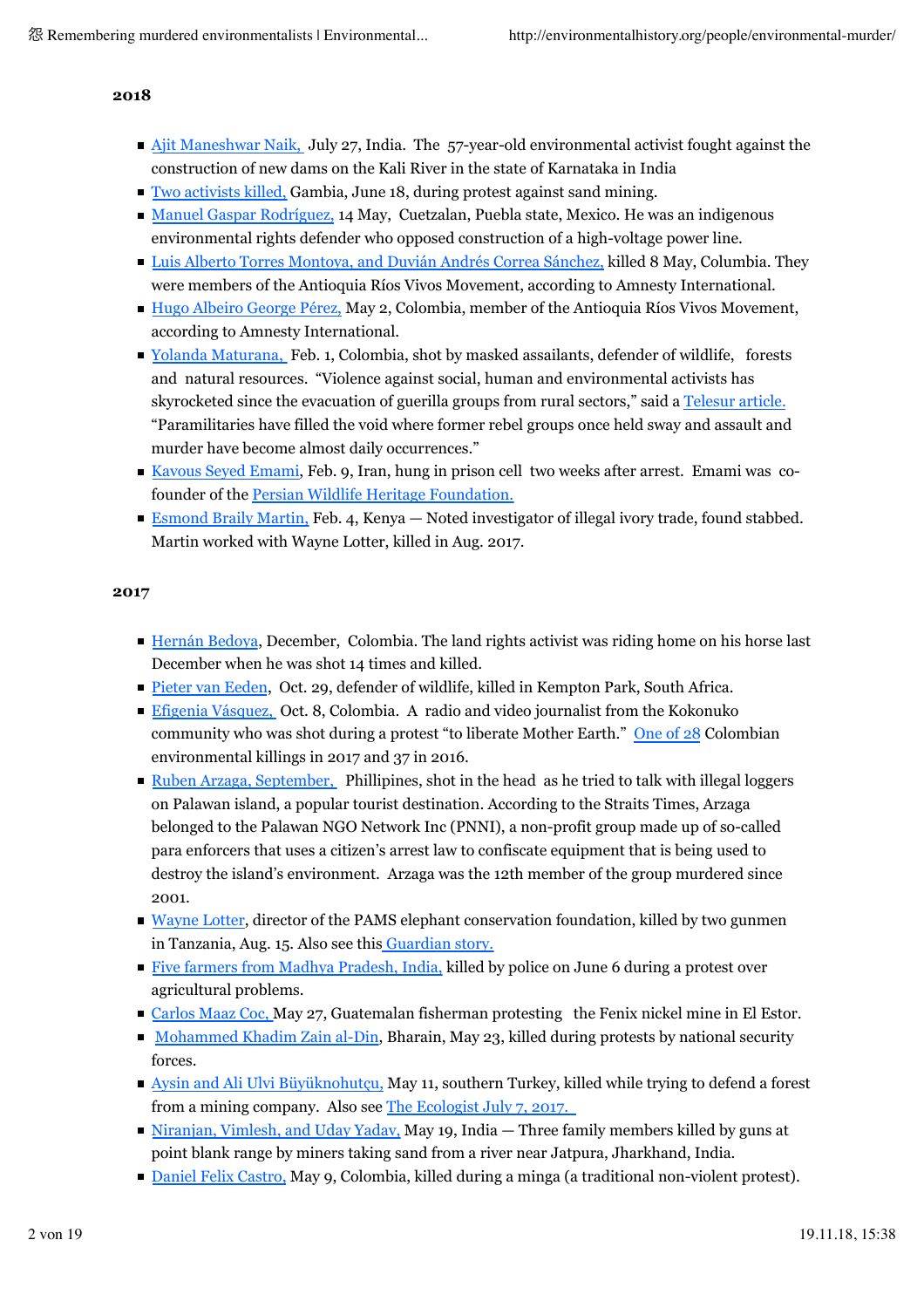- Waldomiro Costa Pereira, March 21, Brazilian land rights activist shot in hospital.
- Mia Manuelita Cumba Masacariñas-Green, Feb. 16, environmental attorney on Philippine island of Bohol. Shot in her car by motorcycle assassins while with her children.
- Isidro Baldenegro Lopez, Jan. 15, Mexico, leader of efforts to curb illegal logging and deforestation in Chihuahua state. Baldenegro Lopez was a 2005 Goldman award recipient and had recently returned from exile.
- **Marc Baumer, Jan 15., killed by motorist in Florida while on a barefoot environmental walking** journey across the United States.
- Mario Contaoi, Jan. 7, Philippines, environmental journalist. Also see this editorial in the Manila Times.
- Almost four environmentalists killed per week in 2017, according to Global Witness & The Guardian.

- Jeremy Abraham Barrios Lima, Nov. 12, Guatemala, assistant to the director of the Center for Environmental and Social Legal Action of Guatemala (CALAS).
- Wally Petersen, Oct 30, South Africa, member of the Kommetjie Environmental Awareness Group.
- Jose Angel Flores and Silmer Dionisio George, Oct 19, Honduras, leaders of the United Farmworkers Movement of Agua.
- Luiz Alberto Araújo, Oct 13, Brazil, local government official in Amazon region killed at his home. "The killing had all the hallmarks of the sort of assassination that is common in the lawless Pará state, in the eastern Amazon, where illegal logging, clandestine mining and modern slavery are rife."
- Michael McCoy, Sept 30, Ireland, defender of the Ballinascorney forest in the Dublin mountains, stabbed.
- Lesbia Urquia, July 5, Honduras, environmental activist who fought against hydroelectric and mining projects on indigenous lands.
- Nilce de Souza Magalhães, missing since Jan.15, found dead June 21, Brazil Leader of the Movimento dos Atingidos por Barragens (Movement of people affected by dams). This January, 2016 ECSR Network report gives details of the disappearance.
- Lei Yang, 29, May 7, China, died in police custody. Yang had an M.A. in environmental science and was involved in environmental assessments. In December authorities announced there would be no charges against the officers responsible while he was in custody.
- Sikhosiphi 'Bazooka' Radebe, March 22, South Africa. Shot eight times by paramilitaries in front of his family's vehicle repair shop in Port Edward. Bazooka was the leader of what journalist Keith Schneider called a "tenacious, well-managed, and widely-recognized decadelong struggle for control of their traditional Pondo lands" against mining interests on South Africa's Wild Coast.
- Nelson Garcia, March 15, colleague of Berta Cáceres in the Civic Council of Popular and Indigenous Organizations of Honduras (Copinh). Garcia was shot in the face trying to return to his home after a violent eviction by security forces in Honduras.
- Berta Cáceres, March 3, Goldman award-winning founder of the Council of Indigenous Peoples of Honduras (COPINH) shot by two gunmen in her home in La Esperanza at around 1am. Cáceres and others had been harrassed in previous days during protests of the the Agua Zarca Dam. (Also see this Democracy Now article) In Honduras, Caceres was known as the woman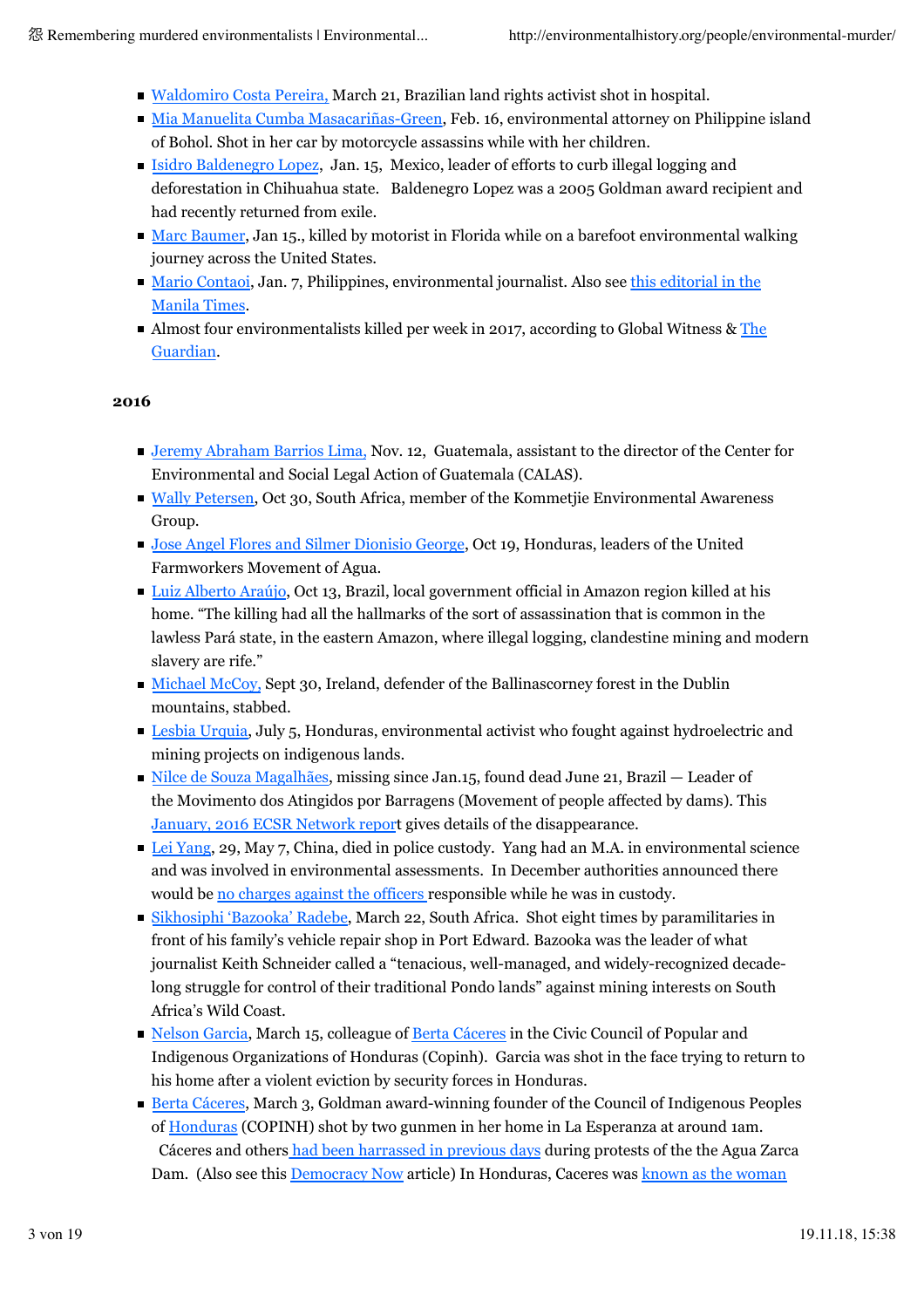who beat China and the World Bank over the dam controversy. By February, 2017, eight men had been arrested in connection with the murder, including three Honduran military officers. In March, 2018, Roberto David Castillo, the CEO of the dam construction company, was arrested.

- Walter Méndez Barrios, March 16, a Guatemalan activist fighting deforestation and hydroelectric projects on the Usumacinta River in the Peten region.
- Jean Marc Messina, Jewelyn Venturillo, Guiliano Steffal Venturillo, all died of gunshot wounds on Jan. 26, in Narra, on Palawan island in the Philippeans. Messina, his wife and son were French citizens and environmental advocates doing volunteer work in the Philippines.

#### **2015**

- Rigoberto Lima Choc, Sept. 18, Sayaxché, Guatemala, outspoken about ecological damage from Reforestadora de Palmas del Petén, S.A. (REPSA). REPSA's operations were suspended in June following a massive fish kill, according to this article in Mongabay.
- Emerito Samarca, Sept. 1, Philippines. A school teacher publicly executed for his defense of the Lumad people in Mindinao. Dozens of others have been reported killed in the mining region, where indigenous peoples have inconvenienced big companies. The grave situation has drawn large protests.
- Sandeep Kothari, June 19, India, kidnapped and burned to death in connection with news reporting about illegal mining in Madhya Pradesh. Three men linked to India's mining mafia were arrested. Kothari had been in court for what his family says were many false charges brought by allies of the mining companies.
- Jopi Peranginangin, May 23, 2015, Indonesia. Stabbed in the back while in a bar in South Jakarta. The 39-year-old activist worked with the Indigenous People's Alliance and fought for legal recognition of forests.
- Chai Bunthonglek, Feb. 11, Khlong Sai Pattana, Surat Thani, Thailand. A leader of the Southern Peasant's Federation of Thailand (SPFT), was shot in violence linked to the Jiew Kang Juy palm oil company, according to the Federation Internationale de Ligues dse droits de l'Homme. "Mr. Chai was the fourth member of the SPFT to be assassinated after Ms. Montha Chukaew and Ms. Pranee Boonrat in 2012 and Mr. Somporn Pattanaphum in 2010," the federation said. "Of the previous four killings of SPFT members, two cases were brought to trial, but the defendants were later acquitted due to lack of evidence. The consistent failure to conduct comprehensive and transparent investigations has fostered impunity for crimes."

- José Isidro Tendetza Antún, killed around Nov. 28, 2014, Ecuador Antun was a Shuar indigenous leader opposed to a mining project in Ecuador. He was assassinated days before he planned to take his campaign to climate talks in Lima. The Confederation of Indigenous Nationalities of Ecuador say that the Mirador copper mining project will devastate around 450,000 acres of forest. Corporate control of the project is in the hands of Ecuacorriente, initiated by a Canadian-owned firm, purchased by a Chinese conglomerate, CCRC-Tongguan Investment.
- Diego Armando Saborío, October, 2014, Costa Rica. The 28-year-old law student was shot in his home in the mountains of northern Costa Rica. He had often spoken out against the illegal hunting rampant in his town, and prohibited poachers from hunting on his land. Several days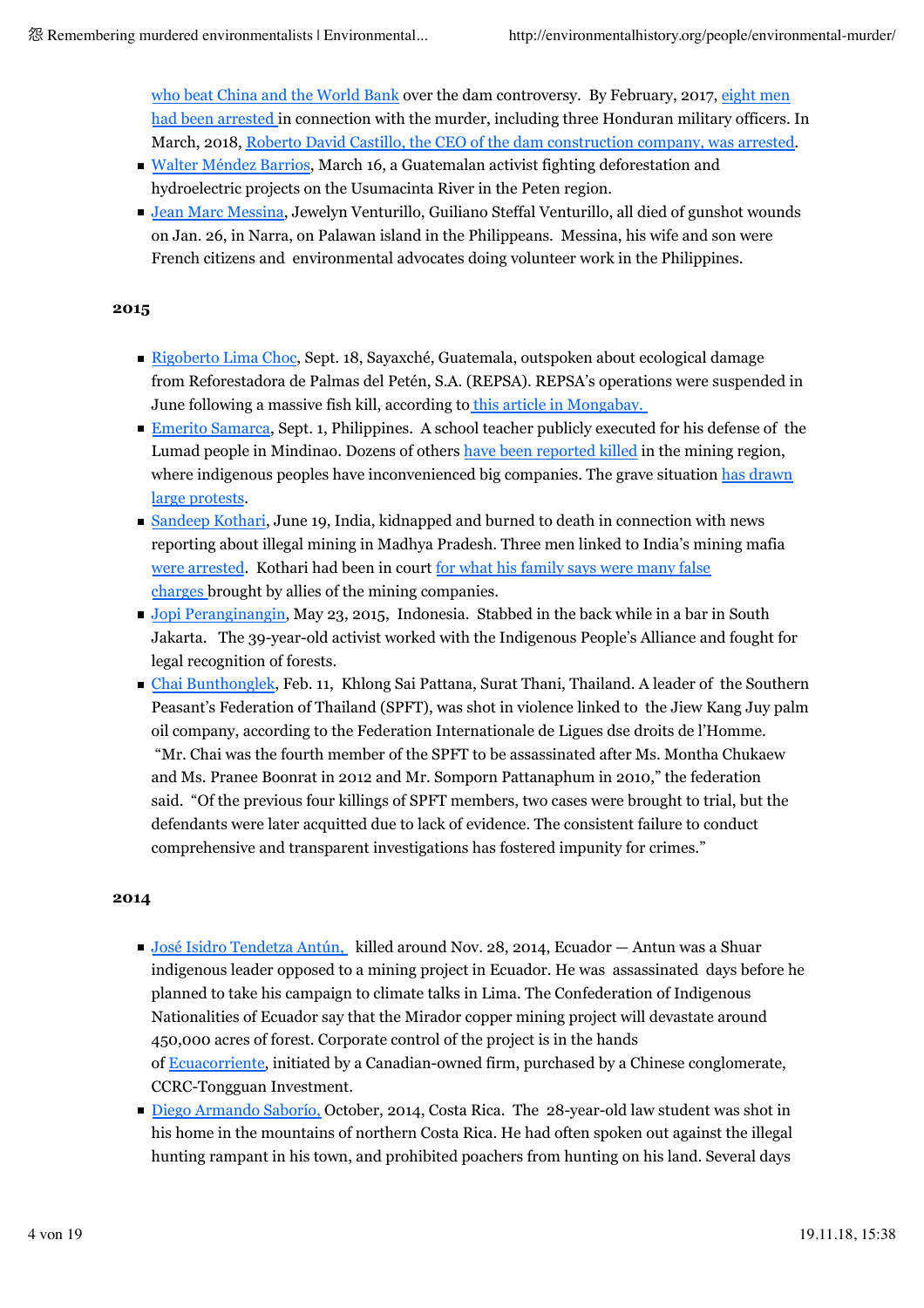before the murder, local poacher Miguel Pineda had allegedly hung a dead deer in Saborío's door in what was viewed by many as a warning, according to a March 15, 2015 Guardian article.

- Edwin Chota Valero, and three Ashaninka community leaders, Jorge Rios, Leoncio Quincicima and Francisco Pinedo, killed around Sept. 1, Peru – Brazil border area — Chota and others in the community were attempting to stop illegal logging in the Amazon and to protect indigenous people. See Edwin Chota's Dream, a Huffington Post article about the human rights issues behind environmental activism in the Amazon.
- Datu Roger Alaki, August 10, 2014, Philippines A paramilitary group, the Bagani Force, shot local indigenous leader Alaki after he refused to sign an agreement with the Malampaya mining company. According to Global Witness, this was one of 9 activist killings in the Philippines related to mining projects in 2014, accounting for almost a third of the 25 deaths worldwide linked to extractive industries.
- Armando Funez, Maria Enriqueta Matute, Ricardo Soto, Honduras, 2014-2015, resisting the Agua Zarca hydro-dam on the Gualcarque River, which threatens to cut off a vital water source for hundreds of indigenous Lenca people. Their colleague Berta Caceres was awarded the 2015 Goldman Environmental Prize.

- **Freddy Tiash, Nov. 6 Ecuador A Shuar indian, killed in a standoff over illegal mining** operations in Morona province.
- Cesar Garcia, Nov. 2., Colombia Garcia was an opponent of "La Colossa" gold mine under development by AngloGold Ashanti.
- Three Indians, August 28, Honduras, according to the National Coalition of Environmental Networks of Honduras.
- Gonzalo Alonso Hernandez, Aug. 5, Brazil, may have been killed because he reported poaching and illegal logging.
- Noé Salomón Vázquez Ortiz, Aug. 2, Mexico, killed one day before he was to host a conference about environmental impacts of hydro dams.
- **Igor Sapatov, July 22, Russia, campaigned against illegal land transfers and logging.**
- Celso Rodriguez, June 12, Brazil, in an ambush set by two armed men, supposedly hired by the livestock farmers occupying the nearby territory of the Paraguassu community, according to Survival International.
- Unknown Terena Indian, May 30, Brazil, killed by police whilte being evicted from Trena land.
- Jairo Mora Sandoval, May 30, Costa Rica, killed trying to protect sea turtle eggs on Costa Rican beaches. Also see New York Times aritcle June 1.
- Mauro Pio Peña, May 27, Peru, a leader of the Ashaninka people, fought illegal logging in Amazon rain forest.
- Mikhail Beketov Russian environmental journalist, April 8, 2013, a direct result of a beating in 2008 for his defense of Russia's environment.
- Onesimo Rodriguez, March 2013, Panama killed by four masked men. The murder occurred after a demonstration against the Barro Blanco dam.
- **Paraveen Rehman, Pakistan, March 13, 2013 The "guardian angel" of the slums of Karachi,** killed by the "land mafia." Aseminar on ecological issues in Karachi was dedicated to Rehman.
- **Prajob Nao-opas, Thailand, Feb. 23, 2013 Nao-opas was shot four times in Chacheongsao** province Thailand. He had been an effective campaigner fighting illegal toxic waste disposal, according to an article in The Guardian. He was one of 30 human rights and environmental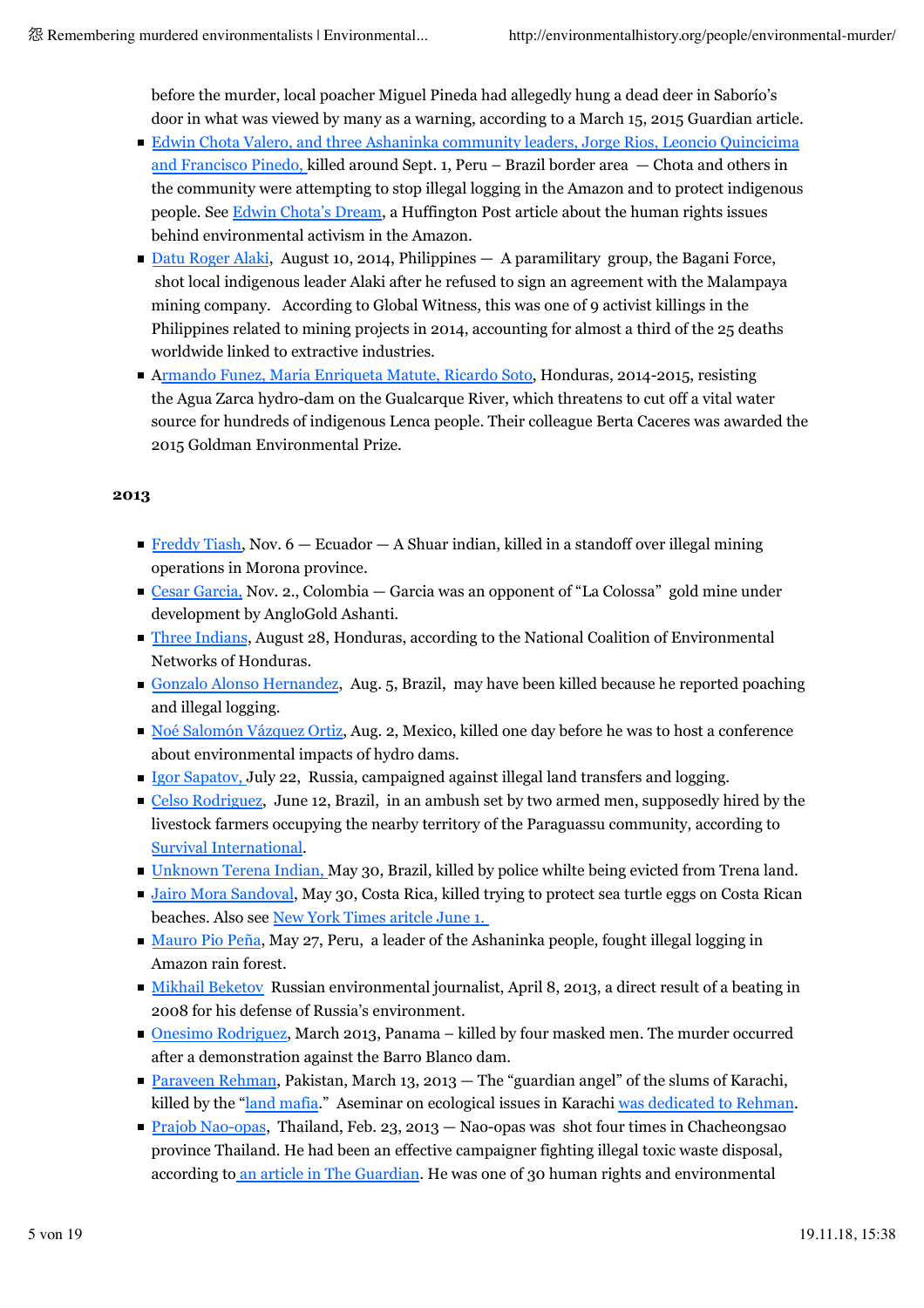activists killed in Thailand since 2001, according to Human Rights Watch. Three men were arrested in connection with the murder on April 13, according to the Bangkok Post.

Jun Lontok, Jan. 7, Philippines — Leader of the Luntiang Alyansa ng Bundok Banahaw (LABB) which fought to protect Mount Banahaw in Quezon province,

- Six park rangers in the Kenyan Wildlife Service were killed in several separate incidents in 2012, according to officials who added the six names to the Conservation Heroes Monument in Nairobi on Dec. 17, 2012.
- Cheryl Ananayo and Randy Nabayay, Dec. 8, 2012 Philippines The two were members of the Didipio Earthsavers' Multipurpose Association. According to the Philippine Star, they were two of 15 environmentalists killed in the Philippines in 2012.
- Sombath Somphone, missing in Laos, Dec. 15, 2012 leader of Participatory Development Training Center (PADETC), which uses education to encourage farmers, fishers, and others, particularly rural women, to participate in government and natural resource management.
- **Juventina Villa Mojica, Nov. 28, 2012 Mexico An environmental activist supposedly under** police "protection" was killed, along with her 10-year-old daughter, for investigating links between drug cartels and deforestation in Guerero state. Her husband Ruben Santana Alonso, also an environmental activist, and two sons, were killed in 2011.
- Ms. Montha Chukaew and Ms. Pranee Boonrat, Nov. 19, Thailand.
- Two park rangers and a soldier in Virunga National Park, Oct 25, 2012 Democratic Republic of Congo.
- Juvy Capion, October 2012, Philippines, anti-mining advocate in Davao del Sur, murdered together with her two sons.
- Antonio Trejo, September 2012,Honduras, Attorney for land rights group shot five times outside a church near Tegucigalpa. Trejo represented the Peasants Movement of the Valley of Bajo Aguan which was fighting palm oil / biofuels takeover of traditional lands in Bajo Aguan region. Dozens have been killed there in recent years, BBC reports.
- Hang Serei Oudom, Sept. 11, 2012 Cambodia a reporter at local-language Vorakchun Khmer Daily, was covering illegal logging.
- Six park rangers: Zakaria Ibrahim, Brahim Khamis, Daoud Aldjouma, Djibrine Adoum Goudja, and Idriss Adoum, Sept. 3, 2012 — Chad — Gunned down during dawn prayers north of Zakouma National Park in Chad, central Africa; assassinated for protecting the last of the elephant herds found in the vast stretches between the Sahara Desert and the Congo forest.
- Volodymyr Honcharenko, August 2012, Ukraine, activist who reported on radiation and water quality issues.
- Five demonstrators killed (July 2012) Protesting Conga mine in northern Cajamarca dept. US-based Newmont Corp. is majority shareholder in Conga.
- Willem Geerthman, a Dutch citizen, the Philippines, killed in July 2012.
- Five guards killed in Okapi Wildlife Reserve (June 22, 2012) Democratic Republic of Congo.
- Almir Nogueira de Amorim and João Luiz Telles Penetra, killed in Brazil, June 22, 2012 The two were organizers of AHOMAR, a local organization of seamen, fighting oil development by Petrobras. (See story by Fred Pearce).
- $\blacksquare$  Two demonstrators killed, (May 2012) Peru Protesting against Swiss-owned Xstra's Tintaya mine in Espinar, Cusco region.
- $\blacksquare$  Heng Chantha (1998 May 16, 2012) Cambodia A force of 1,000 men assaulted the Pro Ma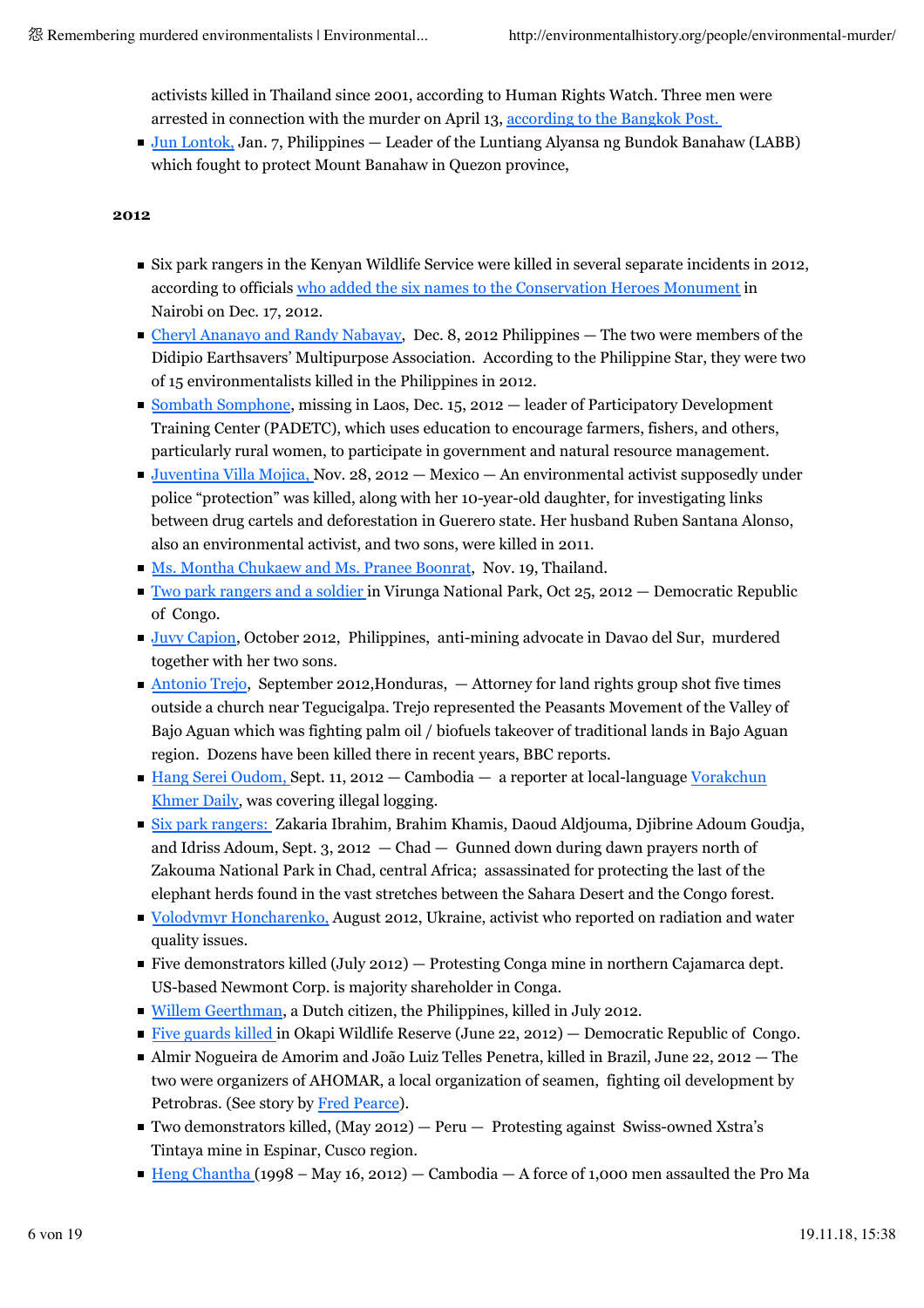village of 200 residents in a forced evication. A 14-year-old girl, Heng Chantha, was shot as she resisted. The eviction of families from traditional lands by government forces for mines and logging is a growing source of conflict in Cambodia. While the govenment maintains that the traditional owners have committed crimes, villagers say that the logging and agro-business firm Casotim is behind the evictions. The Asian Forum for Human Rights and Development has asked the World Bank noto to lift its suspension of new loans to the Royal Government of Cambodia. The cruelty is reminiscent of the days of Pol Pot, villagers told the Phnom Pen Post. The Cambodian League for the Promotion and Defense of Human Rights has called for an investigation.

- Margarito Cabal (May 9, 2012) –Philippines A leader of a group trying to save the Pulangi River from a hydro dam. One of 13 activists killed in the past two years. Clergy in the Philippines have expressed deep concern over the murders of environmental activists there.
- Frederick Trangia (May 6, 2012) Philippines Opposed mining in Compostela Valley provincial park.
- Francisco Canayong (May 1, 2012) Philippines opposed mining operations in Salcedo and in other parts of Eastern Samar.
- Chut Vuthy (Wutty) (1983 April 26, 2012) Cambodia A prominent anti-logging activist helped expose a secretive state sell-off of national parks. Circumstances of his death are still being investigated, but he was apparently killed while trying to smuggle photos of illegal logging past Cambodian police and company security guards. Killing took place in the eastern province of Kratie, Cambodia.
- $\Box$  Jimmy Liguyon (March 5, 2012) Philippines, killed by para-military forces supporting mining operations.
- Bernardo Mendez Vasquez, Jan. 18, San Jose del Progreso, Mexio, shot by a municipal police officer after resisting water installations related to the Fortuna Silver mine near Oaxaca.
- Eligio Eloy Vargas Medrano, ranger, Sierra de Bahoruco National Park, (Jan. 7, 2012) Dominican Republic — murdered by illegal charcoal makers.
- Two unknown people killed as Panamanian security forces fired on protestors blocking the road to the Barro Blanco dam.

- $\blacksquare$  Xue Jinbo, (1969 Dec. 9, 2011) China Trying to resolve a land dispute, Xue was arrested and beaten to death by police in Wukan, China.
- Nísio Gomes, (Nov. 18, 2011) Brazil Indiginous leader killed, three children abducted, Mato Grosso do Sul, Brazil
- Sister Valsa John (1959 Nov. 16, 2011), India Advocate for people's rights in the face of mining. "Sister Valsa said she did Jesus's work by teaching the aboriginal people – known in India as adivasi or "tribals" – about their rights to their land…." acccording to an article in A Nun's Life.
- Joao Chupel Primo (1956 -Oct. 25, 2011), Brazil, "An active protestor against the deforestation occurring in Brazil's rain forest. He was currently working on the Projeto de Assentamento Areia (Area Settlement Project) which publicly criticized the illegal logging taking place in the Riozinho de Anfrisio reserve," according to Impunity Watch. Twenty other activists have died in the Amazon since 2005, according to Bishop of Itaituba, Dom Frei Wilmar Santin.
- Father Fausto Tentorio, (1952 Oct. 17, 2011) Italian priest known as "Father Pops," was an anti-mining advocate working to preserve the Manobo tribe ancestral lands. According to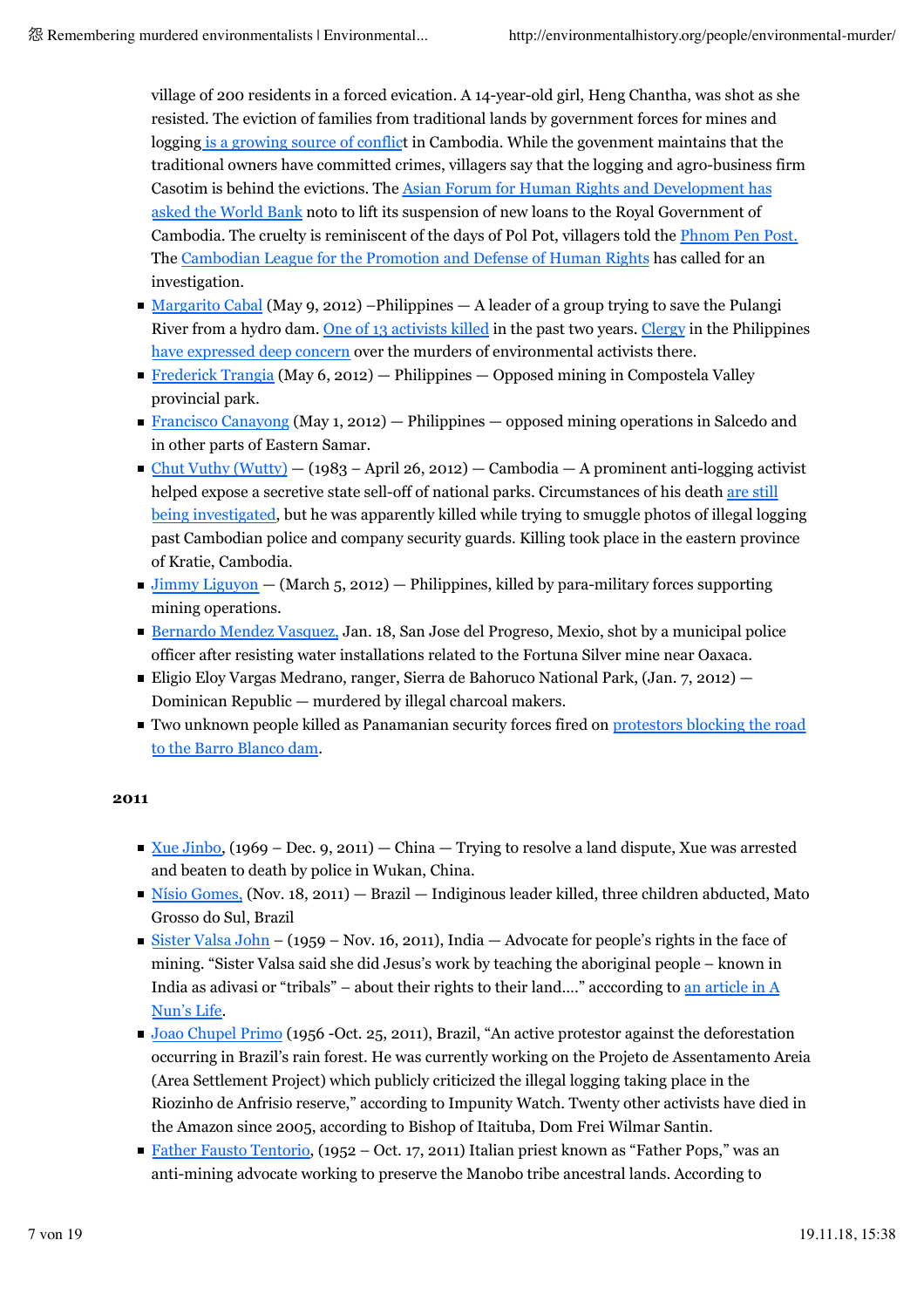Agence France Press, "Tentorio had dedicated his life to helping the Manabo tribesmen and other disadvantaged people in Mindanao, a resource- rich but deeply poor island" in the Philippines.

- Lee Xiang (1981 Sept. 18, 2011) China, A journalist who had been following a scandal involving the sale of cooking oil made from leftovers taken from gutters was been stabbed to death.
- Rabenio Sungit, September, the Philippines
- Secundino Ruiz, August 20, 2011, Honduras Farm workers leader killed outside bank over tensions in the Bajo Aguan valley region.
- $\blacksquare$  Matthew Coleman, Aug. 18, California US Environmentalist may have been killed by marijuana growers.
- $\blacktriangleright$  Shehla Masood (1973 Aug. 16, 2011) India A wildlife defender and environmental activist
- Thongnak Sawekchinda (1964 July 28, 2011) Thailand (update) Environmental activist in Samut Sakhon province.
- Nery Jeremias Orellana (1985 July 14, 2011) Honduras A journalist working with social and environmental movements.
- Marlon Lozano Yulan, ( July 20, 2011) Guayaquil, Ecuador Youth leader of the Ecuadorian organisation Tierra y Vida (Land and Life)
- $\Box$  Obede Loyla Souza, Esperança, Brazil June 15 Killed in what the Guardian newspaper called a battle for the forest but also for the idea of progress without destruction.
- Juan Francisco Duran Ayala (June 3, 2011)– El Salvador — Anti-mining activist with Environmental Committee of Cabanas. Also see protection line.
- $\blacktriangleright$  Adelino Ramos (May 27, 2011) Brazil land reform leader in the Amazon state of Rondonia
- José Cláudio Ribeiro da Silva (1959 May 24, 2011) Brazil –and Maria do Espírito Santo (1960 – May 24, 2011) — Conservationists who campaigned against illegal Amazon logging. In April, 2013, a Brazilian court oonvicted two gunmen who committed the murders, but it did not convict the farm owner who was alleged to have paid for the murders. (Inter-Press Service article, Guardian article, Both April 5, 2013)
- Frederic Moloma Tuka, D.R. Congo, May  $2 -$  Killed by police following a demonstration against Siforco logging company in Yalisika province.
- A Brazilian court convicted two gunmen connected to the murders on April 5, 2013, but it did not convict the farm owner who was alleged to have paid for the murders.
- Javier Torres Cruz (1981 April 18, 2011)– Mexico A member of Environmental Organization of the Coyuca and Petatlán Mountains, Torres Cruz fought illegal logging in Mexico.
- $\blacksquare$  Four park rangers  $-$  (March, 2011)  $-$  Sanandaj, Iran.
- Rudy Segovia, (March 6, 2011) Philippines Shot by TVI Resource Development guard while picketing a road in Canatuan, Zamboanga de Norte province. (Memory, Truth and Justice for Heroes, Friends of the Earth report, 2011).
- Sandra Viviana Cuellar Gallego, ( Feb. 17, 2011) Colombia Friends of the Earth environmental worker. Disappeared.
- Kimberly Blackwell, Feb. 2, 2011. Canadian citizen, 53 years old, murdered in rural Costa Rica in retaliation for reporting poaching in nearby forest.
- Gerry Ortega (1963 Jan. 24, 2011) Philippines Journalist, veterinarian and environmental activist, killed for anti-mining advocacy. Suspects arrested Sept. 2015. Suspects released Jan. 2018.
- Ruben Santana Alonso,  $(2011)$  Mexico an environmental activist, and two sons, killed.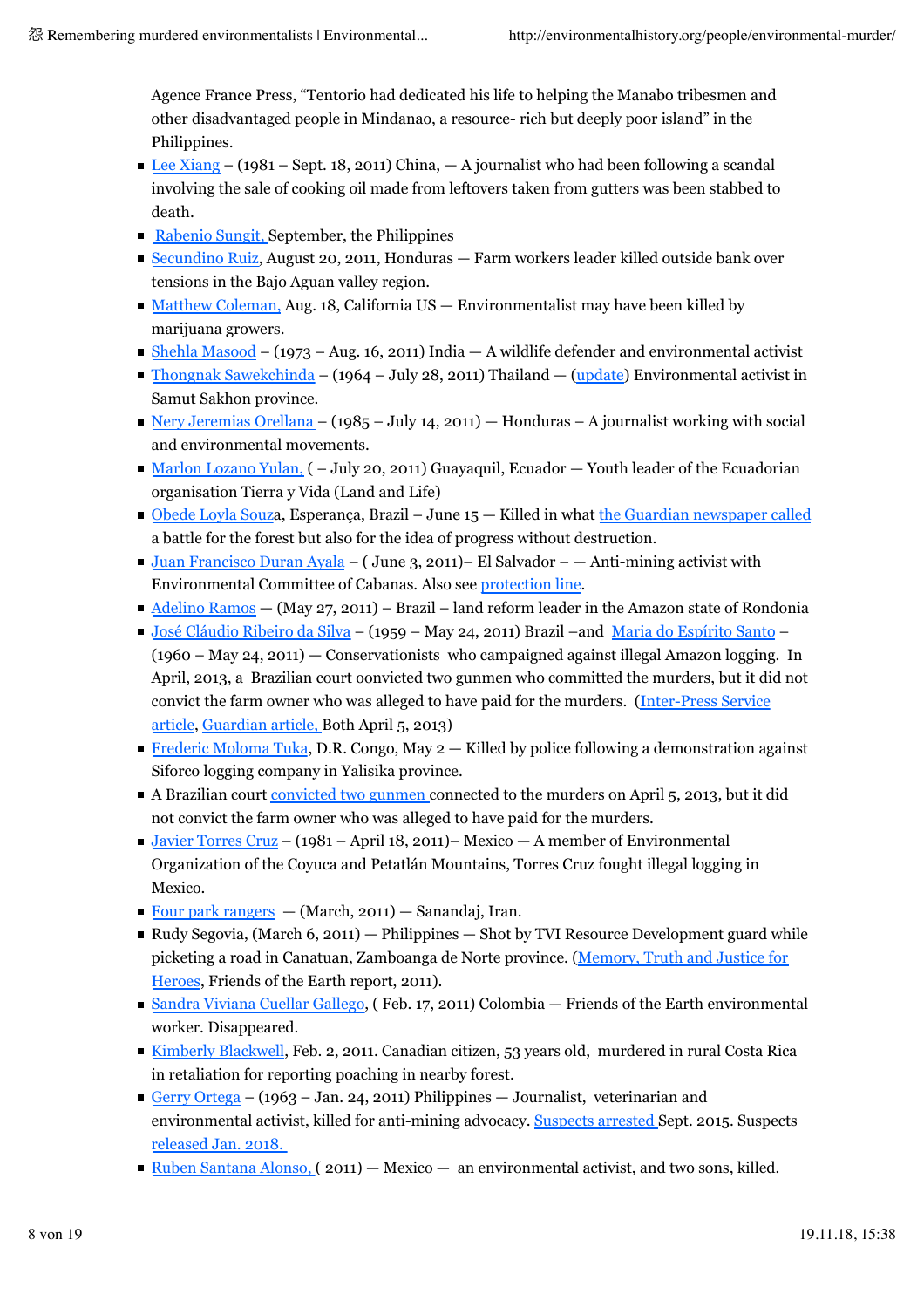Spouse, Juventina Villa Mojica, and daughter, also killed Nov. 28, 2012.

#### **2010**

- Ketheeswaran Thevarajah (Dec 31, 2010) Sri Lanka, investigating illegal sand mining for construction materials Also see TamilNet
- Ardiansyah Matra'is Indonesia (July 30, 2010) Indonesia Environmental journalist with Merauke TV working in Papua, found dead in river.
- Muhammad Syaifullah (July 26, 2010) Indonesia Environmental journalist, bureau chief of Kompas, Indonesia's largest daily newspaper, was reporting on illegal logging and coal mining.
- $\blacksquare$  Amit Jethwa (1975 July 20, 2010)– India environmentalist trying to protect the Gir Forest area near Junagadh, Gujarat, India. "Mr. Jethwa repeatedly filed information requests to unearth the names of those operating the quarries and to see what action had been taken against them. He discovered there were 55 illegal quarries in and around the preserve. One name stood out among the records of land leases, electricity bills and inspection reports: Dinubhai Solanki, a powerful member of Parliament from the Bharatiya Janata Party, which governs Gujarat." — New York Times, January 23, 2011.
- Desidario Camangyan ( June 2010) Philippines Anti-logging activist, journalist and radio host in the Philippine province of Davao Oriental, gunned down while hosting an amateur singing contest. His wife and child were in the audience.
- Leonard Saleo (March 1, 2010) Indonesia killed confronting illegal loggers.
- Gensun Agustin (March 1, 2010) Philippines vocal in denouncing local and provincial leaders who pushed for magnetite mining from the beaches of Buguey, Cagayan. (FOE, 2011).
- Shashidhar Mishra (1975 Feb. 14, 2010) India news vendor who fought corruption by filing RTI (Right to Information) applications. (US equivalent of Freedom of Information)
- Samuel Rodríguez Reyes, ranger, Cerro San Gil National Park, (Jan. 2, 2010) Guatemala Killed in Santo Tomás de Castilla, Lake Izabal, Rodriguez had reported illegal logging and the construction of houses in protected areas.
- Ricardo Ganad and Mike Rivera, Philippines Opposed the Mindoro Nickel Project of Norwegian corporation Intex Resources. (Memory, Truth and Justice for Heroes, Friends of the Earth report, 2011).
- Somporn Pattanaphum, January 2010, Thailand.
- Josefina Reyes Salazar, January 2010, Mexico, environmental activist in Guadalupe los Bravos, near US border, who organized campaigns against illegal pesticides, water contamination, and a proposed nuclear waste dump on the Texas border. Her brother Rubén was killed in August after questioning the investigation of her death. In 2011, her sister, Magdalena, and his brother, Elías, and Luisa Ornelas were killed.

- Ramiro Rivera Gómez (1957 Dec. 20, 2009) Opposed El Dorado mine with the National Anti Mining Board, El Salvador.
- Dora Alicia Sorto Recinos (1978 Dec. 26, 2009) Opposed El Dorado mine with the National Anti Mining Board, El Salvador. Was 8 months pregnant when brutally assassinated. Mariano Abarca, (Nov. 27, 2009) — Mexico — Leader of the Mexican Network of People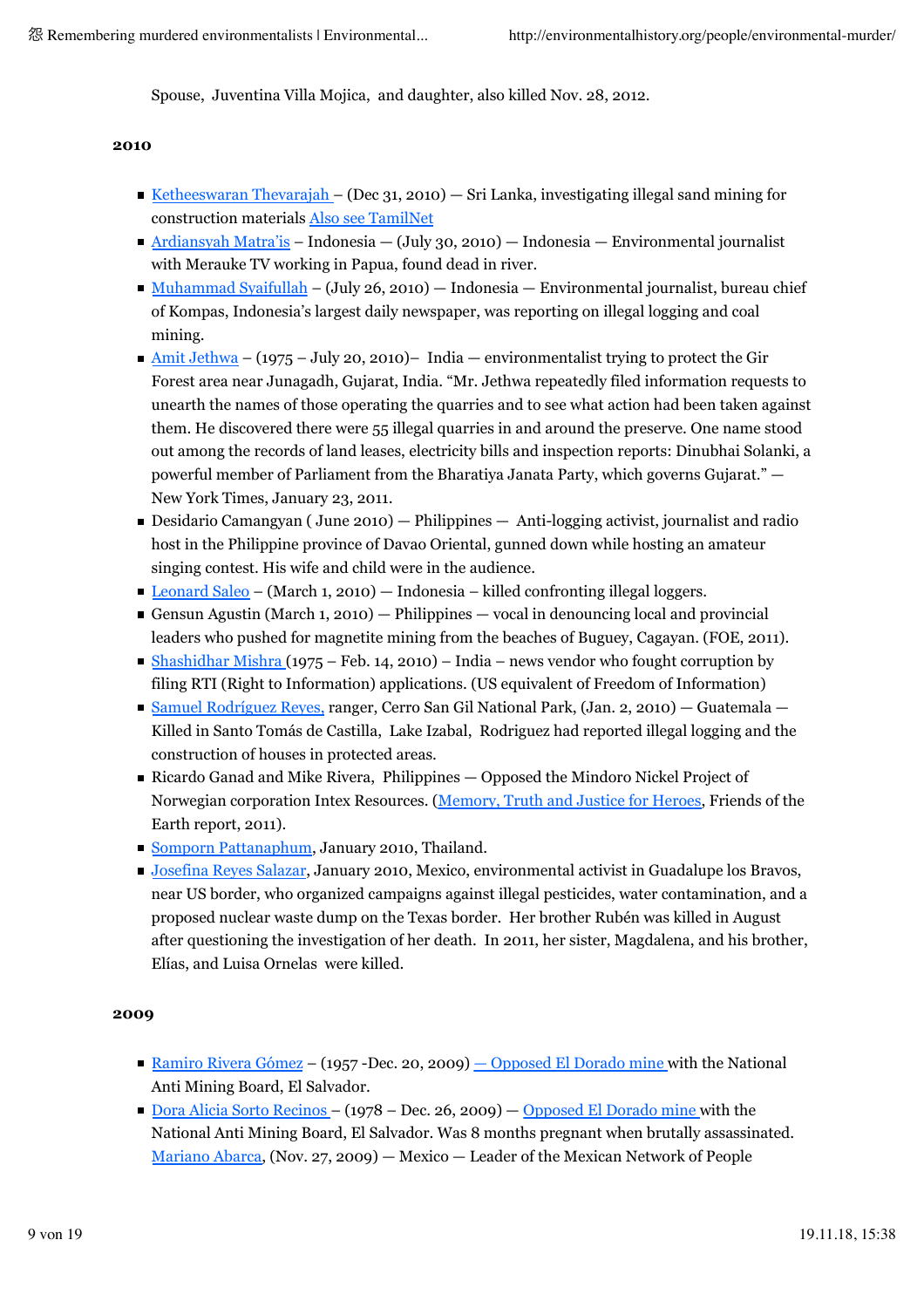Affected by Mining. Opposed Canada's Blackfire Exploration mining concessions.

- Note: Pacific Rim Corp., based in Vancouver Canada, denied any involvement in the El Salvador murders.
- Bosco Wisum (Sept. 29, 2009) Ecuador Killed in Morona Santiago during a Shuar indian protest against a proposed water law involving mining activities.
- Adolfo Ich Chamán (Sept. 27, 2009) Guatemala killed by security forces of HudBay Minerals Inc., was the President of the Community of La Uníon, a respected Mayan Q'eqchi' community leader, a school teacher and father. He was also a critic of the effect of mining in his community. The day of his death another activist was crippled for life and nine women were sexually assaulted in his town, according to allegations filed in a lawsuit.
- Gustavo Marcelo Rivera Moreno (1973 June 18, 2009) Opposed El Dorado mine with the National Anti Mining Board, El Salvador. Disappeared, body later found in a well.
- Massive protests in Bagua, Peru, June 2009, lead to deaths of 23 police officers, five Indians and five civilians, along with 200 injuries, according to a report by Peru's Ombudsman. Unofficial reports have claimed the death toll was much higher. The protests involve oil leases in the upper Amazon.
- Paulo Santos Souza, May 22, Brazil Fisherman's union member protesting Petrobras pipeline construction.
- Eliezer "Boy" Billanes (1964 March 9, 2009) Philippines Chair of the Alliance for Genuine Development in Mindanao, shot in Koronadal City market. Opposed Xstrata development of the Tampakan gold mining project. On March 18, the Manilla Times reported a statement by the Arroyo administration denying involvement in this and related killings to the EU ambassador.
- José Miguel Pagoada Tercero, (Feb. 28, 2009) Honduras Shot while working in a section of land he had helped reforest in the Hato de Enmedio community, outside Tegucigalpa.
- Stanislav Markelov, Anastasia Baburova (January 2009) Russia Environmental activist and journalist.

#### **2008**

- Fernando "Dodong" Sarmiento, ( Dec. 23, 2008) Philippines An activist who argued that a local gold mine was damaging the interests of local people, killed at New Bataan, Compostela Valley Province.
- Two unnamed men, (November, 2008) Philippines Among five killed by para-military death squads protecting mining developments in Mindinao
- Rolando Antolihao, (Nov 10, 2008) Philippines a banana plantation worker
- Danilo Qualbar (Nov 6, 2008) Philippines activist for the People First party.
- Shamir Guifarro Ramírez, Henry Arturo Chacón and Nelda Ochoa— (July 21, 2008. ) Honduras — Son, father-in-law and mother-in-law of Honduran environmentalist Mario Guifarro murdered in 2007, The three were followed out of the town of Juticalpa, ambushed and murdered.

- Fernando Sarmiento, (Dec. 23, 2007) Philippines
- **Prabha-karan and Aleykutty Oct 6 and Oct. 8 Pathanamthitta, India**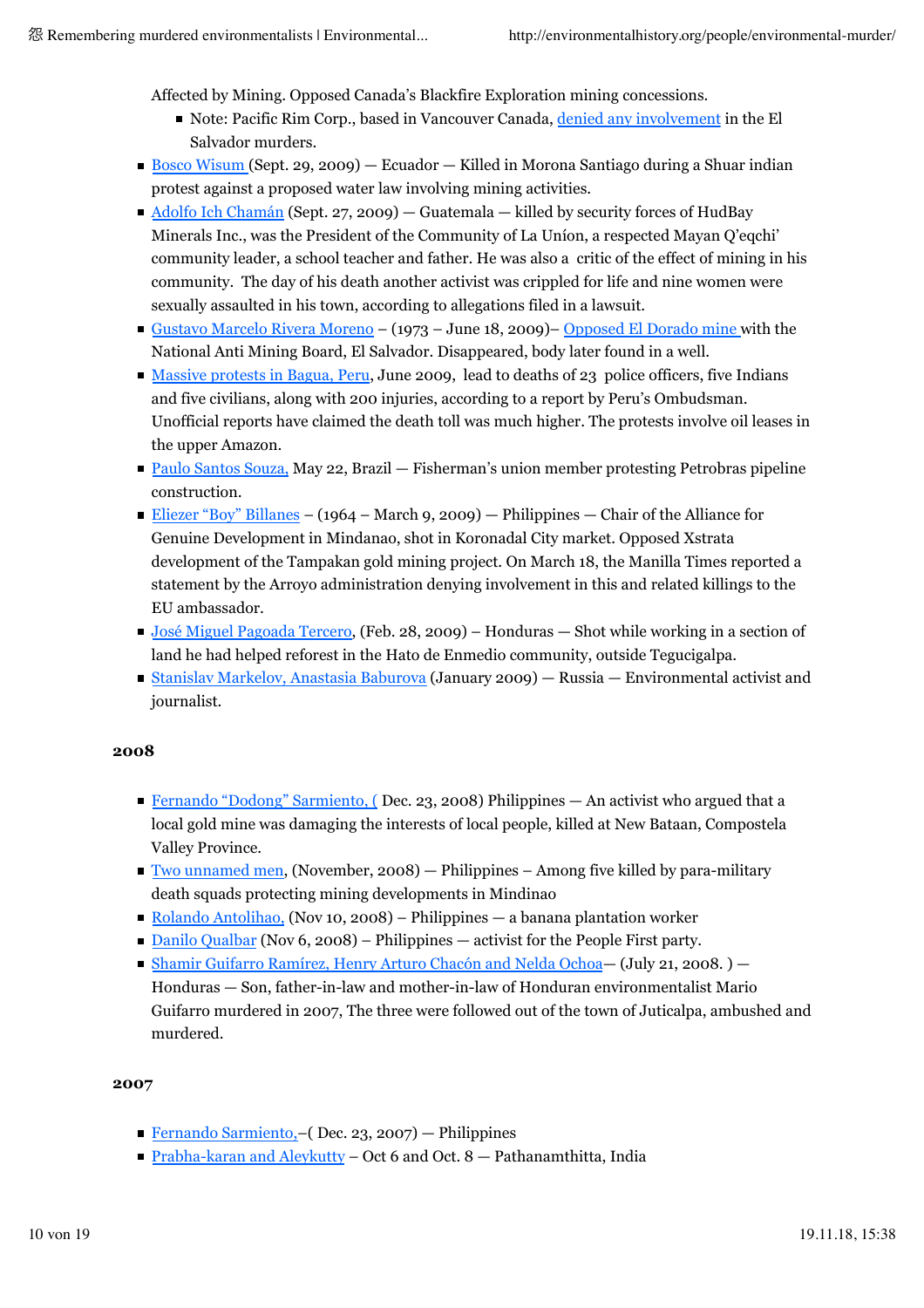- Valmir Mota de Oliveira, Oct. 2007, Brazil Killed during a protest at Syngenta farm in Parana over GMO crops being grown near Iguacu falls.
- Mario Guifarro -( Sept. 15, 2007) Honduras Noted environmentalist. Son and in-laws killed in 2008.
- Ilya Borodaenko (July 21, 2007) Angarsk, Siberia, Russia Beaten to death with iron bars and baseball bats. Seven other environmentalists sustained injuries while protesting nuclear waste processing plant.
- P.D. Majhi (1959 2007) killed by poachers while defending Pakke Wildlife Sanctuary, Arunachal Pradesh, April 14, 2007 — India

- Heraldo Zúñiga and Roger Iván Cartagena, Dec. 20, 2006 Honduras
- Ram Dayal Srivas, forest guard, at Palpur Kuno Wildlife Sanctuary, 2006 India
- Edmundo Becerra Palomino, Nov. 8, 2006, Peru A veterinarian who opposed mining in Cajamarca.
- Eduardo Veado, Simone Furtini Abras (Oct. 5, 2006) Minas Gerais, Brazil Environmentalists who dedicated lives to protecting rare monkeys in Atlantic rain forest, died after being run over. (Associated Press, 10/21/06, by Michael Astor).
- Doris Owens, 2006, Australia Outspoken activist trying to defend Australia's south coast.
- Jose Doton, 2006, Philippines
- Richard Meza (1954 2006), California, United States
- **Elipidio** "Jojo" de la Victoria Philippines (April 2006) Apparently killed for defense of the Visayan Seas area.
- Joan Root (1936 Jan. 13, 2006) Kenya Wildlife filmmaker an outspoken critic of poaching and illegal fishing on Lake Naivasha 90 km NW of Nairobi.

- Raul Castro Bocel (Jan. 11, 2005) Guatemala Killed by army breaking up blocade to stop mining equipment to Glamis Gold's Marlin Mine. (FOE, 2011).
- Bruno Mansur (1954 2005) Indonesia
- Prahlad Gowala (2005), Assam state, India
- Dionisio Ribeiro Filho (1946 2005) Brazil
- **Phra Supoj Suwajano** (June 2005) Thailand Abbot of Suan Mettatham monastery and a forest conservationist. Beaten to death.
- $\blacksquare$  Dorothy Stang (1931 2005) Brazil (solved)
- Shanmughan Manjunath (1978 Nov. 19, 2005) India Indian Oil Co. manager who was shot after discovering corruption at a Lucknow filling station.
- Paul Nyame, Ntim Obofor, rangers, Kyabobo National Park (July 11, 2005) Ghana Ambushed by poachers. (IRF\*)
- Four rangers (2000 2005) Peru Vicuna poachers. (IRF\* citing Associated Press April 15, 2005)
- Harihar Yadav, ranger, Valmiki Tiger Reserve (Jan. 2, 2005) India. (IRF\*)
- Samson Ole Sitima, ranger, private ranch (April 19, 2005) Kenya killed by big landowner.  $(IRF^*)$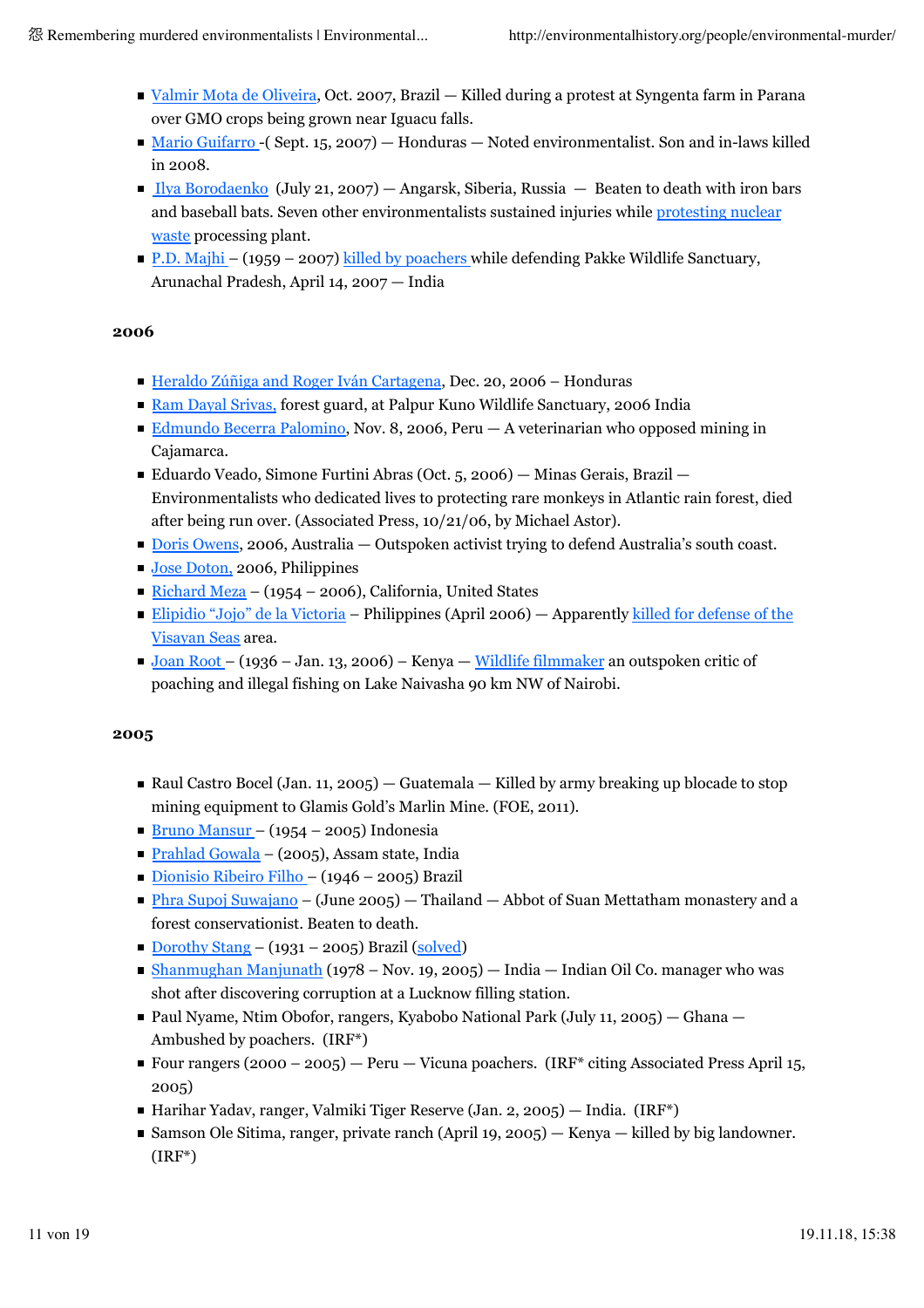- Bhola Nath Dhal, ranger, Debrigarh Wildlife Sanctuary (June 4, 2005) India. (IRF\*)
- Abelino Sungit, February 2005, the Philippines
- Rev. Raul Domingo, August 2005, the Philippines

- Charoen Wat-Aksorn (1967 June 21, 2004) Thailand led protests against coal-fired power plant in Prachuap Khiri Kahn. Death commemorated in 2010 by Asian Human Rights Commission.
- $\blacksquare$  Somchai Neelapaijit (1951 2004) Thailand
- Kwibesha Musekura Boniface, Ruvuzo, both rangers, Virunga national park (June 23, 2004) Democratic Republic of Congo — Rebel group. (IRF\*)
- Girindra Nath Borbhuyan, ranger, Kuklung reserve forest, (Nov. 2004) India Rebels.  $(IRF^*)$
- Enrique Alcantara, ranger, PA Punta de Manabique (Nov. 2, 2004). Guatemala (IRF\*)
- Sesha Giri, ranger, Dudhwa Tiger Reserve, (April 5, 2004) India poacher attack. (IRF\*)
- $\blacksquare$  Daniel Khalkho, Sitaram Yadav, rangers, Palamau Tiger Reserve (Sept. 6, 2004)  $\blacksquare$  India  $\blacksquare$ Naxalite rebels. (IRF\*)
- $\blacksquare$  Mokilibe Atakuru, Likambo Masikini, rangers, Garamba National Park (May, 2004) Democratic Republic of Congo — rebels. (IRF\*)

#### **2003**

- Carlos Arturo Reyes Méndez (1982 July, 2003), Honduras anti-logging activist.
- Satyendra Dubey (1973 Nov 27, 2003) India National Highways Authority director murdered after fighting corruption in Golden Quadrilateral highway project.
- Tepeshwar Singh, Jetan Singh, Baleswar Singh, rangers, Palamau Tiger Reserve (June 30, 2003) — India — Naxalite extremists. (IRF\*)
- Two park rangers, Tsavo East (May 15, 2003) Kenya Killed by poachers. (IRF\*)
- $\blacksquare$  Two park rangers, Res. Bios. Yaboti Misiones and Sanborombon (May 22 and June, 2003)  $-$ Argentina — killed by poachers. (IRF\*)
- Sixto Atienza, ranger, Balayan Bay (May  $5$ , 2003) Philippines Killed after public speech, fishermen. (IRF\*)
- Safari Sulubika, ranger, Virunga national park (May 27, 2003) Democratic Republic of Congo — Rebel group. (IRF\*)
- Pte. Makayi Apollo, Pte Kundu Mathew, and Satya Stephen, rangers, Mt. Elgon Conservation Area — Uganda. (IRF\*)

- Luther Tirkey, ranger, Saranda Forest, (Dec. 17, 2002) India Naxalite extremists (IFR\*)
- Bortolomeu Morais da Silva, July 2002 Brazil Farmer who led struggle against illegal loging.
- Eric Mota (Aug. 13, 2002) Brazil Serra dos Reis state park, ranger killed by illegal loggers.  $(IRF^*)$
- Antonio Nabo Pires (Jan. 31, 2002) Portugal ranger killed, presumably by hunter. (IRF\*)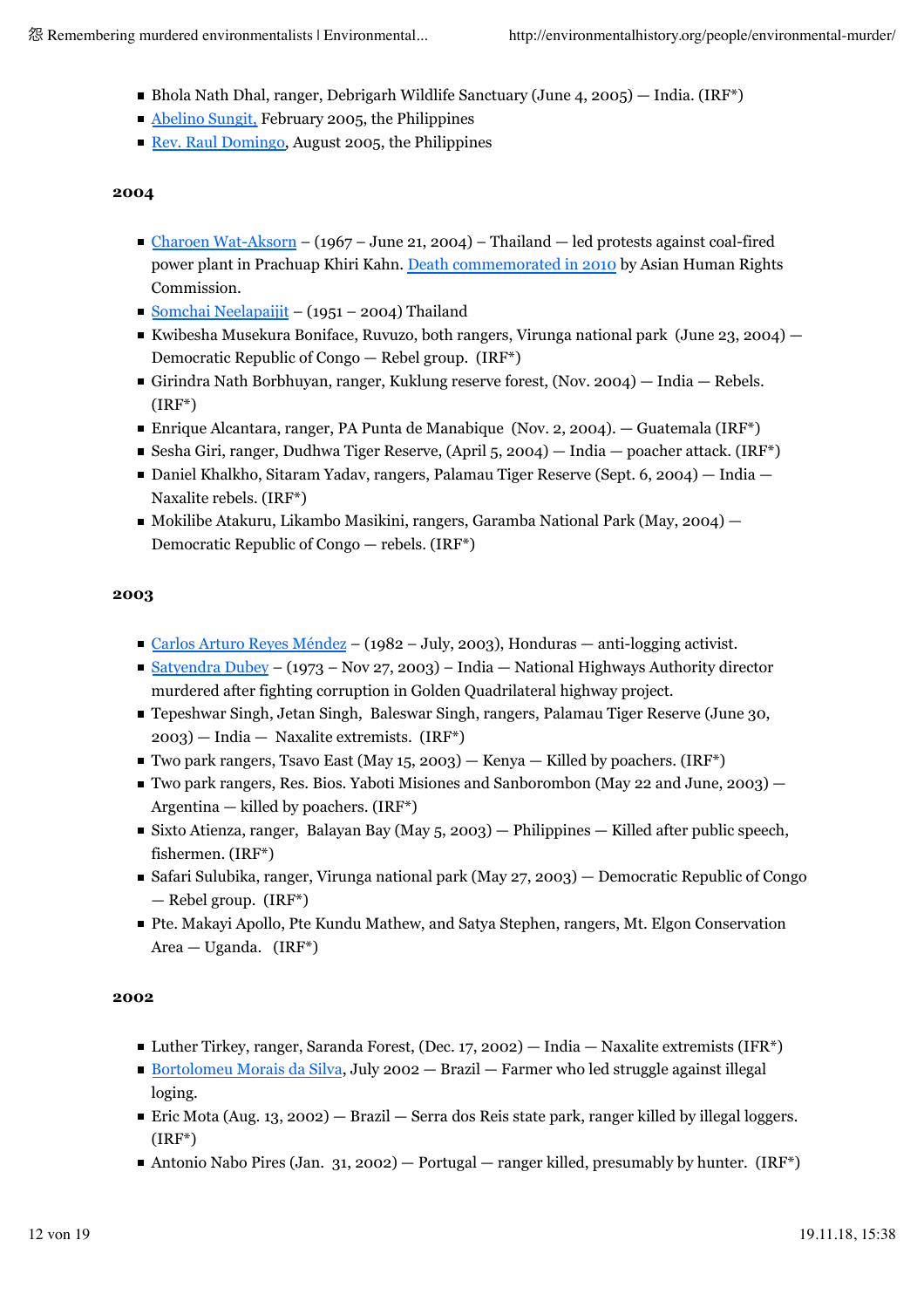- Paluku Jogoo, ranger, Virunga national park  $-$  Democratic Republic of Congo  $-$  Rebel group. (IRF\*)
- Bikhu Chowdury, ranger, Valmiki Tiger Reserve (Jan. 27, 2001) India. (IRF<sup>\*</sup>)
- **Begumisa H., ranger, Lake Mburo National Park, Uganda shot by poachers (IRF\*)**

- Peter Blake (Dec. 5, 2001) Brazil World renowned sailor and environmentalist killed by pirates while at anchor at mouth of Amazon river. (Ottawa Citizen, Dec. 7, 2001)
- Aury Sara Marrugo (1962 Dec. 5, 2001) Colombia Paramilitary forces kidnapped and tortured Marrugo, chair of Cartagena refinery workers union. (Memory, Truth and Justice for Heroes, Friends of the Earth report, 2011). According to a 2010 report, trade unionists in Colombia have been killed at the rate of one every three days over the last 23 years. (Annual Survey of Violations of Trade Union Rights).
- Nicanor delos Santos, Philippines
- Suwat Wongpiyasathit Samut Prakan, Thailand, June, 2001. "He was due to appear before a Senate panel the next day to oppose a foul-smelling rubbish dump that villagers near Samut Prakan said was a health risk," said James East, a Straits Times reporter. "In June, two more activists were killed for opposing separate quarry plants. An environmentalist in Phuket who wanted to halt the destruction of mangrove swamps by a prawn farmer has also been murdered."
- Somporn Chanapol Surat Thani, Thailand, August 2001
- $\blacksquare$  Henry Oram, Sta. Lucia national park ranger (May 4, 2001) Killed by shrimp poachers. (IFR\*)
- $\blacksquare$  Digna Ochoa (1964 2001) Mexico, attorney for environmental activists.
- Ademir Alfeu Federicci, Aug. 25, 2001, Brazil
- Carlos Roberto Flores, June 2001, Honduras Shot by guards at hydroelectric company Energisa building a dam in the Sierra de Agalta National Park.
- Michael Safari, Mambo Mwendapole, Masubaho Mubake; all rangers, Virunga National Park (May 25, 2001) — Democratic Republic Congo — Rebels. (IRF\*)
- Godofredo Garcia, March 31, Peru, opposed Tambogrande Mining Co. development.
- Aroop Ranjan Pathak, ranger, Dharamtul Range (Feb. 21, 2001) India (IRF\*)
- Bipin Chandra Pandey, ranger, Corbett Tiger Reserve, (Aug. 28, 2001) India poachers. (IRF\*)
- Asiimwe Stephen, ranger, Murchison Falls (March, 2001) Uganda shot by rebels (IRF\*)

- Seven unkown people Indonesia killed by Placer Dome security forces at the Porgera gold mine. In 2005, the Porgera Landowners' Association wrote to Prime Minister Michael Somare urging a commission of inquiry into what he claimed were the deaths of approximately 20 people at the mine. The mine has been the subject of reports by Human Rights Watch and other groups.
- Zachariah Abubakar (2000) Cameroon park ranger killed by poachers.
- Fortunato Calacauqui (2000) Bolivia Park ranger killed by Vicuna poachers. (IRF\*)
- Kambale Twitebo, Muyalulimbo Idembe, both rangers, Virunga national park Democratic republic of Congo — rebels. (IFR\*)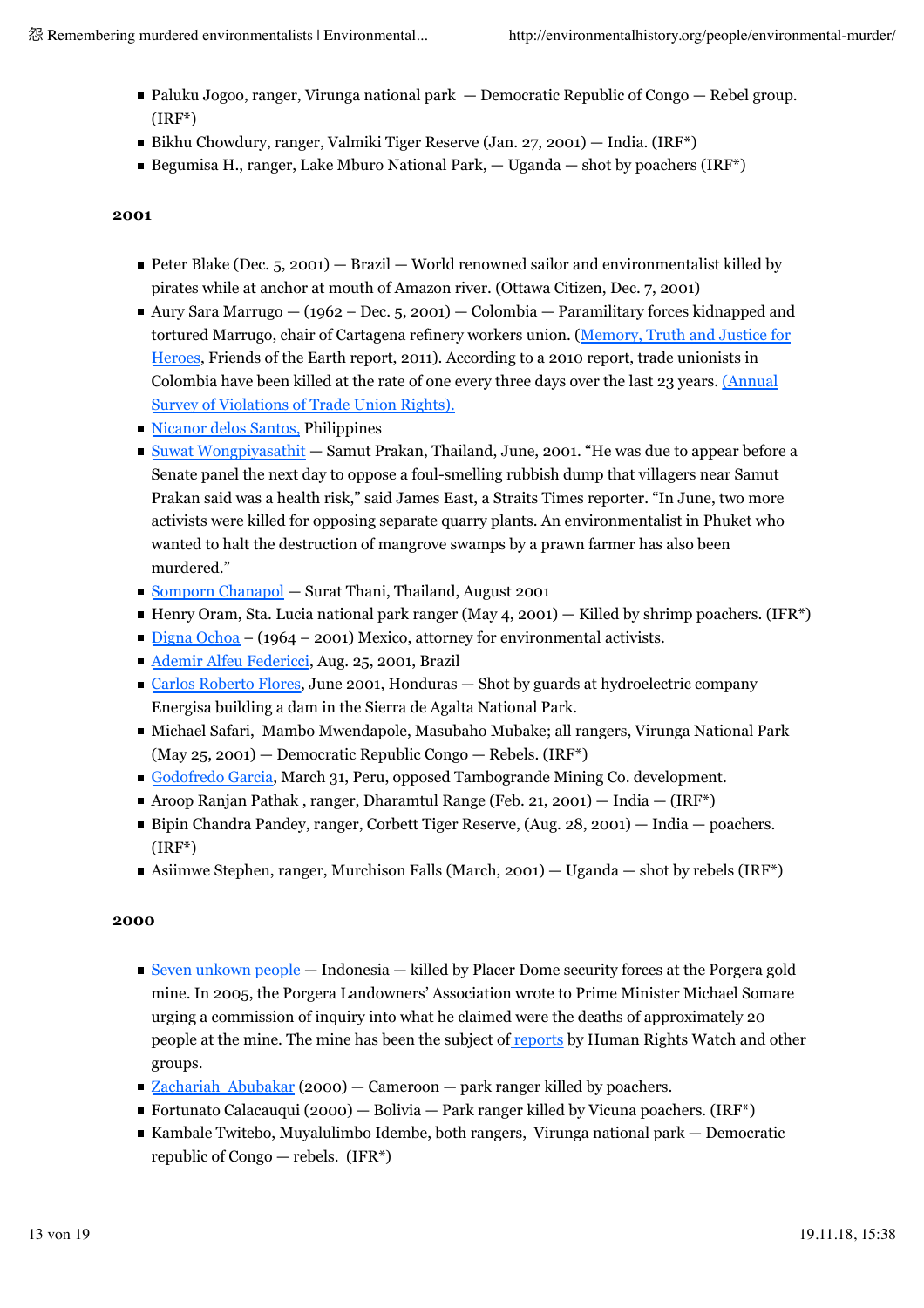■ Twelve rangers killed, national parks,  $(1996 - 2000)$  — Vietnam (IFR<sup>\*</sup>)

#### **1999**

- Terence Freitas, 24; Lahe'ena'e Gay, 39; and Ingrid Washinawatok,  $41 (March\ 4, 1999) -$ Colombia — Three American environmentalists were killed by Colombia Revolutionary Armed Forces who were helping U'wa Indians defend their ancestral lands from Occidental Petroleum Corp. The revolutionaries themselves condemned the "unauthorized" executions, as did the Colombian government. The murders apparently derailed nascent peace talks. (Philadelphia Inquirer, March 14, 1999).
- Kanyamibwa J. de Dieu, Kambale Kinda, both rangers, Virunga national park Democratic republic of Congo — rebels. (IFR\*)
- Paul Wagaba, John Barigira, both rangers, Bwindi National Park Uganda killed by rebels.  $(IRF^*)$

#### **1998**

- Gloria Sofia Zapata, Hernando Duque and Eder Alexander Valencia October 14, October 20 and November 9, 1998. Colombia.
- $\blacksquare$  David "Gypsy" Chain (1974 1998) California, US
- $\blacksquare$  Mahamat Abubakar (1998) Cameroon Park ranger killed by poachers. His son, Zachariah, took over, but two years later, Zachariah was gunned down in an ambush as well.
- Kamondo Mayele, Simba Ndianabo, both rangers, Virunga national park  $-$  Democratic republic of Congo — rebels.  $(IFR^*)$
- Pranjit Kalita, ranger, Lakhimpur Range (Dec. 13, 1998) India extremists (IFR\*)

#### **1995**

- Ken Saro-Wiwa (1941 1995), Executed following a mock trial by the military junta of Nigeria, along with eight co-defendants — Saturday Dobee, Nordu Eawo, Daniel Gbooko, Paul Levera, Felix Nuate, Baribor Bera, Barinem Kiobel, and John Kpuine. The executions were strongly condemned internationally. They were part of a campaign of repression by thenpresident Abacha whose victims also included prominent political leaders and industrialists.
- Blanca Jeanette Kawas Fernández Feb. 6, 1995, Honduras One of a string of seven murders of environmental activists in the Olancho region. In 2009, the Inter-American Court of Human Rights found the government of Honduras had facilitated the murders.
- Karel Van Noppen, veterinarian, murdered after exposing mafia connections to the meat industry, March 1995, Belgium

#### **1994**

Suonandajie – Jan. 18, 1994, China – A provincial official, Suonandajie was attacked and killed following action to protect the Tibet antelope against poachers in the Hoh Xil nature reserve in Qinghai Province. Six suspects turned themselves in in 2012, according to an article in the Shanghai Daily.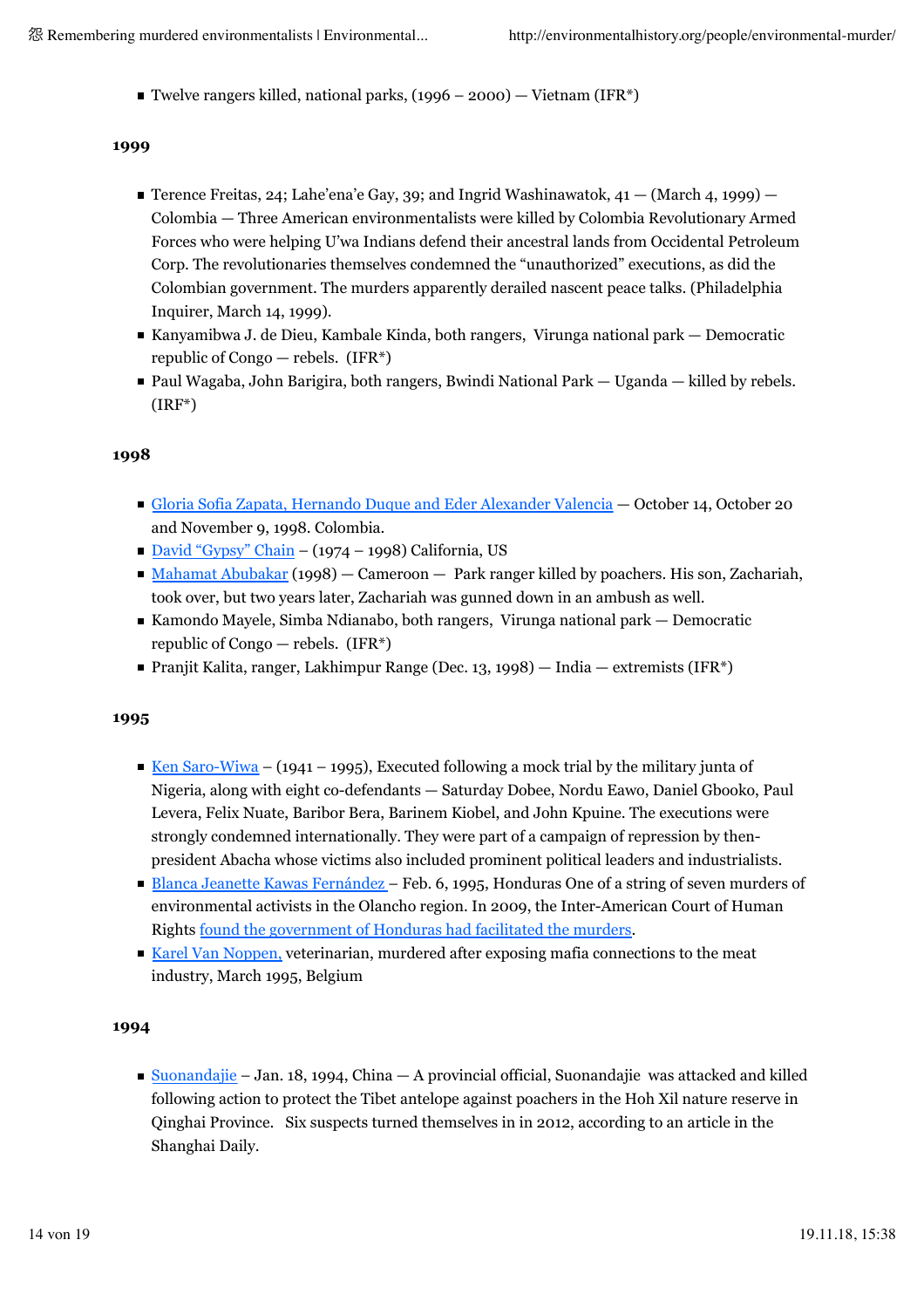- Leroy Jackson (1946 1993) New Mexico, US. Founder of Dine Citizens Against Ruining the Environment, "Before he disappeared, Jackson said he had obtained documents that showed Bureau of Indian Affairs officials were improperly trying to get the tribe exempted from the federal logging restrictions designed to protect the owl." — Deseret News, Nov. 21, 1993.
- Paulo Vinha, 37, (April 28, 1993) Biologist shot in Vila Velha, documenting coastal impacts of sand mining. (The Age, Aug 9, 1993).
- Arnaldo Ferreira, 47, (May 1, 1993) Forest defender in Para state shot in his sleep. According to the Pastoral Land Commission, a Catholic Church organisation, 1,684 people were killed in land struggles in Brazil between 1964 and 1992, some Thirty cases went to trial and only 17 ended in convictions. In 1993, nine more were killed. (The Age, Aug 9, 1993).

#### **1992**

Petra Kelly – (1947 – 1992) – Germany – Founder of Germany's Green Party, Kelly was shot by former army general Gert Bastian — her long-time companion — who then killed himself, police said. Many have disputed the suicide verdict over the years.

#### **1991**

- Expedito Ribeiro de Souza, (1948 1991) Brazil (solved)
- Father Nerylito (Neri) Satur (1962 Oct. 14, 1991), killed during campaign against illegal logging on Mindanoa, Philippines.

#### **1980s**

- George Adamson, Kenya, 1989, British wildlife conservationist, defending against poachers.
- Chico Mendes (1944 1988) Brazil, leader of the rubber taperos movement.
- Deepak Bharali, ranger, Nanoi Range (1988) India (IFR\*)
- Vincente Cañas (1939 1987) Brazil
- **Fernando Pereira (1950 1985)** New Zealand (aboard the Rainbow Warrior, bombed by French security forces in retaliation for Pacific anti-nuclear protests).
- Diane Fossey (1932 1985) Rwanda, conservationist and author of "Gorillas in the Mist."
- Wilson Pinheiro 1980, Brazil, a rubber tapero and friend of Chico Mendes.
- Joy Adamson, Jan 3, 1980, Kenya. The author of "Born Free" was murdered by a laborer who worked on a conservation project that she ran with her husband, George Adamson, who was murdered by poachers in Kenya nine years later.

#### **1970s**

- $W.$  Eugene Smith (December 30, 1918 Oct. 15, 1978) Photographer died after complications from being beaten nearly to death by chemical company thugs in retaliation for his work in exposing Minamata disease in Japan.
- Karen Silkood (1947 Nov. 14, 1974) United States Kerr McGee plutonium plant worker, murdered on her way to meet a New York Times reporter.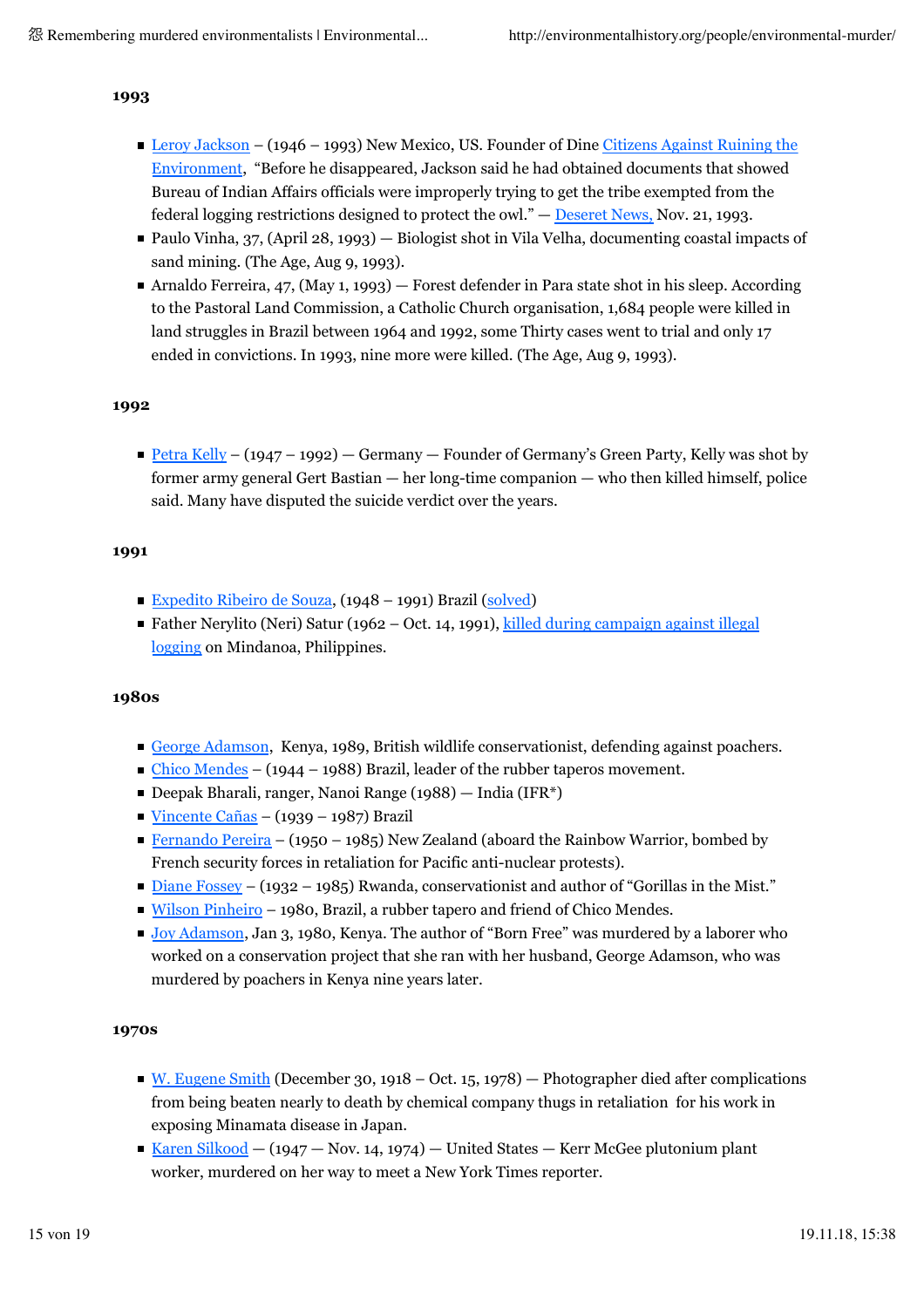#### **1900-1970s**

Guy Bradley, 1905, Florida, a game warden killed while trying to enforce laws against hunting egrets and flamingos, which were in demand for ladies' hats.

———————

# **Other major incidents or general statements about environmental murders, by country:**

Brazil – More than 1,500 rural activists have been killed in conflicts over land and logging in Brazil between 1990 and 2010, the Guardian newspaper reported. The New York Times said that "over 1,000 environmental activists, religious workers, organizers and rural workers" have been killed in the past 20 years, but successful prosecutiouns are virtually nonexistent.

Bolivia — Black October massacre — left 67 people dead and more than 400 injured during protests in El Alto, near La Paz, in late 2003. The clashes included soldiers opening fire on unarmed crowds during demonstrations sparked by opposition to a proposed pipeline to export natural gas through neighbouring Chile.

Costa Rica — Costa Rica's Federation for the Conservation of the Environment (Fecon) has recorded 66 crimes against environmentalists in the country since 2002. The Guardian, March 19, 2015.

Honduras – Nine environmentalists murdered 1997 – 2007

Mexico —Five environmentalists murdered in Mexico, 2009

Peru– At least 191 people have been killed in clashes with police in Peru, 2006 – 2011. Most of these involved opposition to mining and other environmental issues.

**Thailand** —Twenty environmentalists killed in Thailand over 10 years

**The Philippines** — "In 2008, the Geneva-based UN Human Rights Council recommended that the Philippines "intensify its efforts to carry out investigations and prosecutions on extrajudicial killings and punish those responsible." The Philippines government accepted those findings, but subsequently has only successfully prosecuted four cases of extrajudicial killings, say Human Rights Watch." — Caritas Foundation

According to one 2009 account in the London Telegraph, 900 peastant leaders, environmental campaigners and students activists have been killed by mysterious death squads in the Philippines since 2001. Many of the deaths are associated with Philippine military operations in Mindinao.

List of Philippine Environmental Workers and Activists killed, missing and assassinated from January 2001 to September 2010 Chronological Order 1. Nicanor Delos Santos 2. Manuela Albarillo 3. Expedito Albarillo 4. Roger Fernando 5. Erwin Bacarra 6. Ramon Ternida 7. Fr. Allan Caparro 8. Joel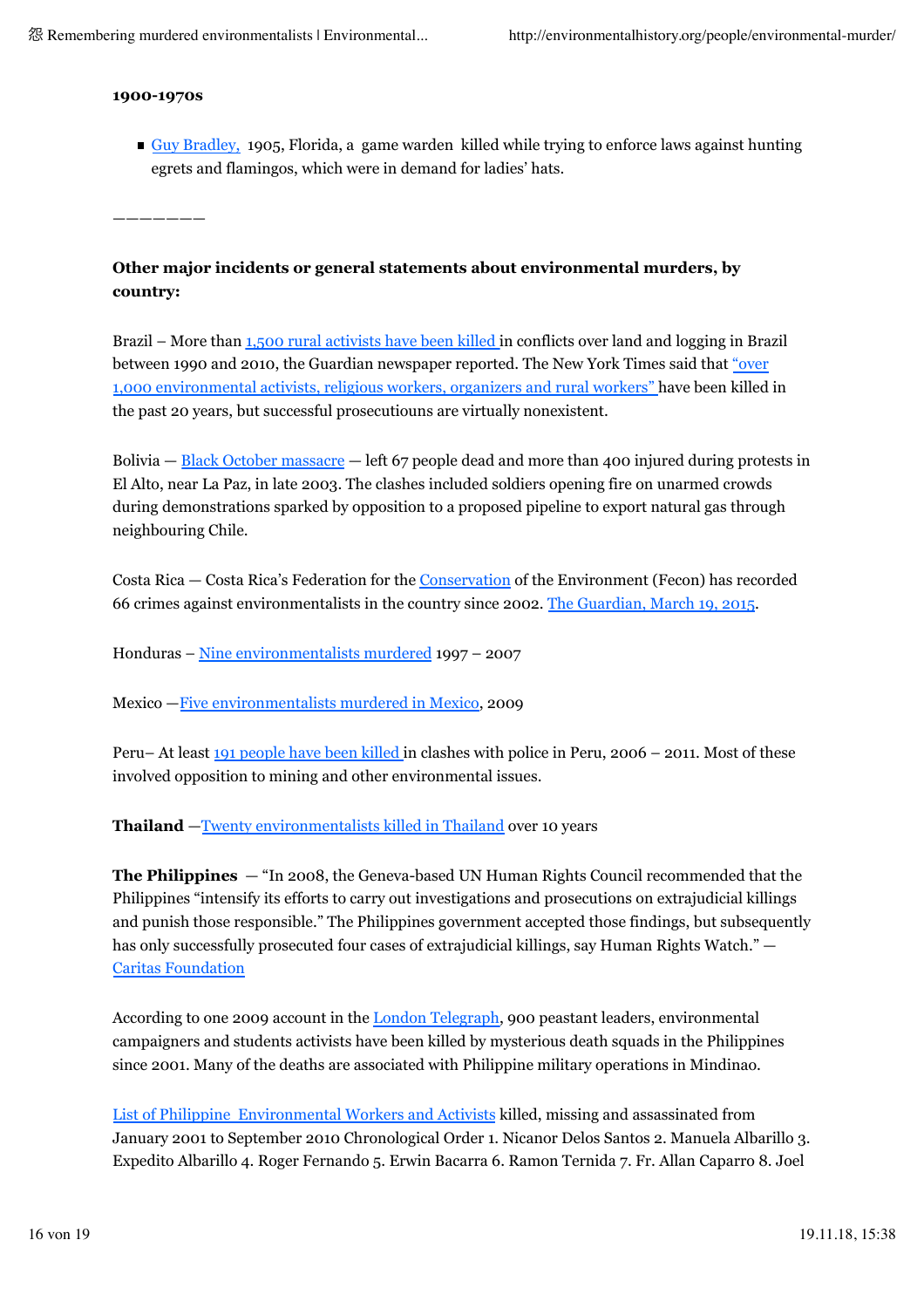Pelayo 9. Rodel Abraham 10. Romy Sanchez 11. Rev. Raul Domingo 12. Napoleon Pornasdoro 13. Joey Estriber 14. Jose Doton 15. Noli Capulong 16. Marcus Bangit 17. Rogelio Lagaro 18. Eladio Dasi-an 19. Rei Mon Guran 20. Orlando Rivera 21. Victor Olayvar 22. Atty. Gil Gujol 23. Nilo Arado 24. Audy Anchangco 25. Arman Marin 26. Fernando Sarmiento 27. Eliezer 'Boy' Billanes 28. Samson Rivera 29. Ricardo Ganad 30. Gensun Agustin (2009).

Thirty seven environmental activists have been killed from 2001 to 2011, according to environmental group Kalikasan-PNE. Most were involved in campaigns against large-scale mining projects. Suspected perpetrators of these killings are police, military, and private security forces of private corporations.

By other accounts the list tops 54.

Four environmental activists have been murdered on Palawan island since 2001.

**Philippines** — In addition to environmental workers and activists, the Philippines has a very high rate of media killings. According to a May 9, 2012 article by the Associated Press, at least 151 journalists have been killed since 1986, including 32 in 2009 in the single worst media killing anywhere in the world when suspected political clan members ambushed a rival's convoy.

Many murdered environmental activists belong to indigenous groups, according to a 2015 article in The Economist.

————————————

## **International law resources:**

- $\blacksquare$  Human rights and the environment  $\blacksquare$  Office of the High Commissioner for Human Rights  $\blacksquare$ 2001 background papers
- Aarhaus convention  $-2002$  Ensures public rights in three areas: access to information, public participation and access to justice. Also wikipedia entry.
- UN Declaration of the rights of indiginous peoples  $-2007 PDF$
- Cartagena Declearation, International Conference of Envrionmental Rights and Human Rights, Cartagena, Columbia, 16-18 Sept., Colombia.
- Figuerido Report, Brazil According to Survival International, a 7,000-page document, compiled by public prosecutor Jader de Figueiredo Correia in 1947, detailed mass murder, torture, enslavement, bacteriological warfare, sexual abuse, land theft and other assaults against Brazil's indigenous population. The report was recently found in Brazil's Museum of the Indian and will now be considered by Brazil's National Truth Commission, which is investigating human rights violations which occurred between 1947 and 1988. An article about the report was written in the British Sunday Times in 1969.

## **Non-Governmental Organizations**

- **Annual Survey of violations of Trade Union Rights**
- $\blacksquare$  Human rights watch –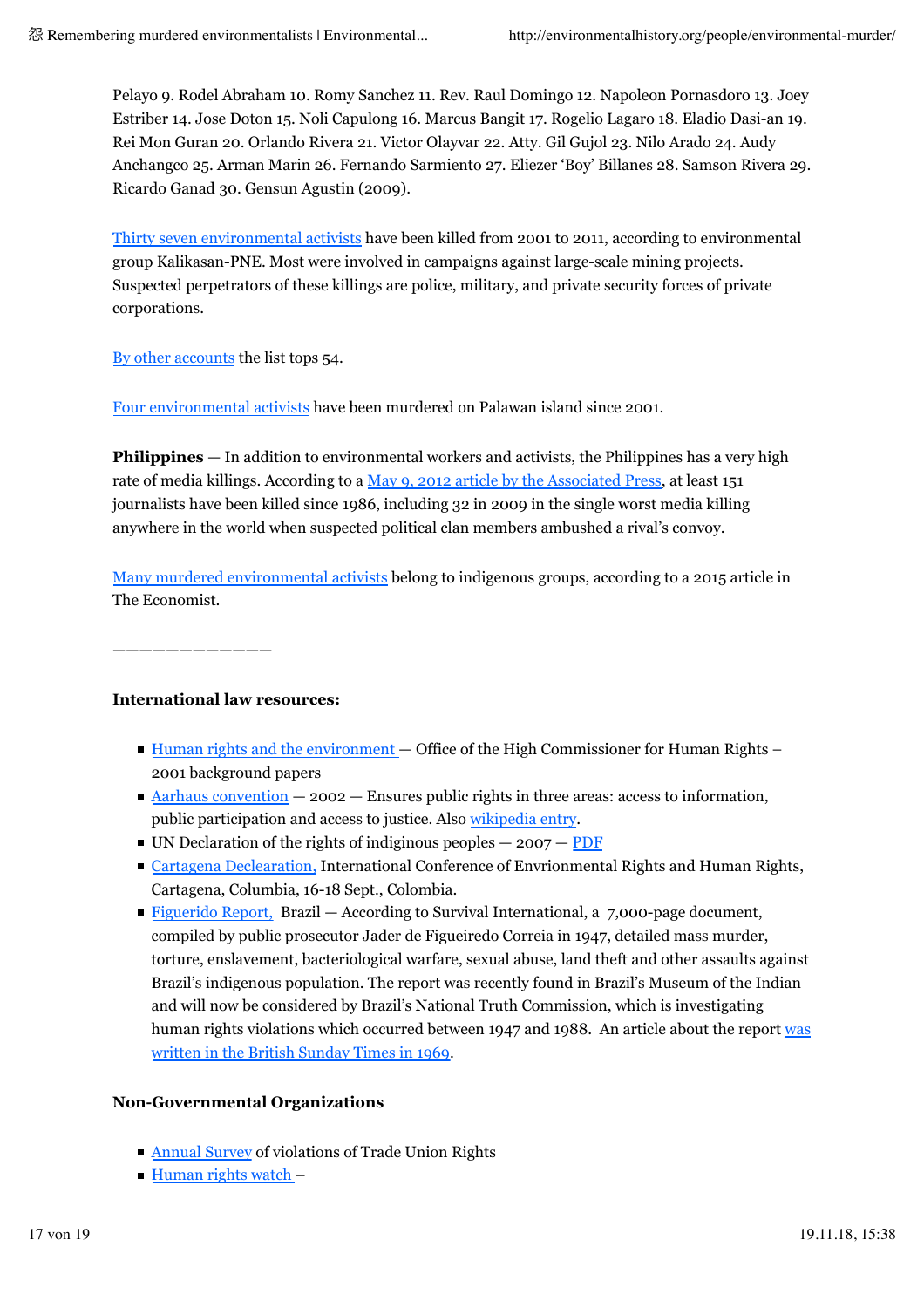- Amnesty International –
- Comissao Pastoral da Terra Brazil Pastoral Commission of the Land
- **Friends of the Earth Concerned about escalation of crimes against social leaders in Latin** America, Report "Memory Truth and Justice for Heroes" issued 2011 is one of the most comprehensive.
- Committee to Protect Journalists -Concerned about murders of journalists, including environmental journalists.
- $\blacksquare$  Thin Green Line  $\blacksquare$  Australian foundation concerned with park rangers. According to the group, over 1,000 Park Rangers have lost their lives across the globe in the last 20 years.
- (IRF<sup>\*</sup>) International Ranger Federation, 2007 report (PDF) Between 1998 and July, 2005, 120 rangers were murdered and 106 wounded, most of them shot, according to Carlos Gambarotta, Vice-President of the IRF who also serves as a ranger at Laguna Castillos Wildlife Sanctuary, Uruguay. Incidents are listed in the report.

——————

# **WHY IS THIS HAPPENING?**

- The War on Wildlife and its Protectors, John Lee Anderson, New Yorker, May 2, 2017.
- In Honduras, Defending Nature Is a Deadly Business, Yale 360, Fred Pierce, Feb. 28, 2017.
- Justice and Accountability Project, 2016, focuses on the involvement of Canadian mining companies in targeted killings and false imprisonments of environmental activists.
- Interpol on environmental crime, 2016 report: "Environmental crime often occurs hand in hand with other offenses such as passport fraud, corruption, money laundering and murder."
- Why are these heroes treated like criminals? Larry LaDutke, Amnesty International, Sept. 6, 2016.
- Murders of activists defending safe water and environment rising sharply, Keith Schneider, Circle of Blue, July 13, 2016
- The rising murder count of environmental activists, New York Times June 20, 2016.
- United Nations envoy warns of environmenalist murder epidemic, Guardian, March 18, 2016.
- The deadly price of environmental activism, Deutsche Welle, March 7, 2016.
- Never seen it so bad': violence and impunity in Brazil's Amazon, Guardian, Feb. 16, 2016.
- Slavery as an environmental issue, National Public Radio, Fresh Air interview with Kevin Bales, Jan. 20, 2016.
- Fighting for their Lives: Exposing the Growing Violence against Environmental Activists, May 13, 2015, Goldman foundation.
- Suspects in murder of Philippine environmentalist Gerardo Ortega arrested in Thailand, The Associated Press, Sept. 21, 2015.
- Why are Brazil's environmentalists being murdered? Washington Post, Aug 27 2015.
- How many more? Democracy Now, April 22, 2015.
- Honduras is world's number one for killing environmentalists, Guardian, April 22, 2015.
- Killing environmentalists rises dramatically, InterAksyon, April 21, 2015.
- Global Witness report, April 20, 2015, says killings of environmentalists have risen 40%.
- Happy Bloody Earth Day, The Nation, April 22, 2015.
- Thai environmentalists pay for activism with their lives, Al Jazeera, April 5, 2015.
- Killing Nature's Defenders, Democracy Now, April 16, 2014.
- A deadly decade for environmentalists, Slate, April 15, 2014.